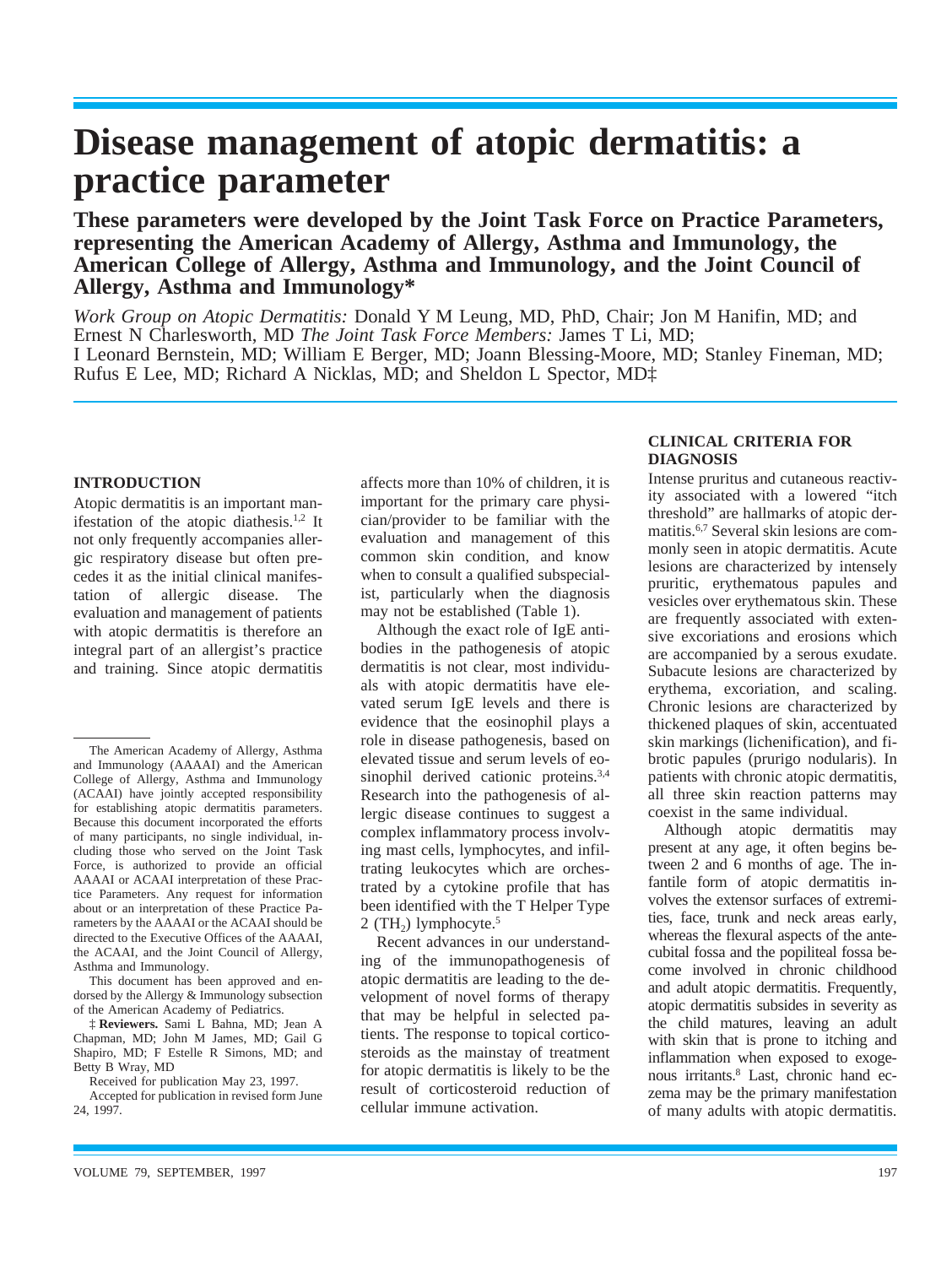Table 1. Differential Diagnosis of Atopic **Dermatitis** 

| • Immunodeficiencies                |
|-------------------------------------|
| Wiskott-Aldrich syndrome            |
| DiGeorge syndrome                   |
| Hyper-IgE syndrome                  |
| Severe combined immune deficiency   |
| • Metabolic Diseases                |
| Phenylketonuria                     |
| Tyrosinemia                         |
| Histidinemia                        |
| Multiple carboxylase deficiency     |
| Essential fatty acid deficiency     |
| • Neoplastic Disease                |
| Cutaneous T-cell lymphoma           |
| Histiocytosis X                     |
| Sézary syndrome                     |
| $\bullet$ Infection and Infestation |
| Candida                             |
| Herpes simplex                      |
| Staphylococcus aureus               |
| Sarcoptes scabiei                   |
| • Dermatitis                        |
| Contact                             |
| Seborrheic                          |

The diagnosis of atopic dermatitis is based on clinical criteria. At present, there are no laboratory tests that can definitively establish a diagnosis of atopic dermatitis although many of these patients will have markedly elevated serum IgE levels and peripheral blood eosinophilia. The constellation of features that can be used to establish a diagnosis of atopic dermatitis is listed in Table 2 (modified from ref 6):

## **EVALUATION OF ATOPIC DERMATITIS**

Although there is currently no single laboratory test for the diagnosis of atopic dermatitis, there has been substantial progress in the past decade toward understanding the basis of the immune response in allergic diseases such as atopic dermatitis. Asthma, allergic rhinitis, and atopic dermatitis all have in common the generation of allergen-specific IgE responses and tissue-specific inflammation characterized by the local infiltration of memory T cells, eosinophils, and monocyte/ macrophages.2 Recent studies have demonstrated that T cells infiltrating the acutely inflamed tissues of patients

with atopic dermatitis, asthma, and allergic rhinitis primarily express IL-4, IL-5, and IL-13.9,10 These cytokines are thought to play a critical role in allergic responses with the involvement of IL-4 and IL-13 in immunoglobulin isotype switching to IgE synthesis and vascular endothelial activation, and IL-5 in the enhancement of eosinophil-mediated responses.3

It has also become clear that inflammatory responses in atopic dermatitis are highly complex and represent more than a strictly IgE-dependent immediate hypersensitivity reaction.2 In this regard, IgE is thought to play a multifunctional role in allergic diseases beyond just mediating allergen-specific mast cell or basophil degranulation. Several cell types in the atopic skin lesion express IgE on their cell surface.11 These include monocyte/macro-● Psoriasis <u>December 2008</u> Phages, Langerhans' cells, mast cells, Table 2. Diagnostic Criteria of Atopic Criteria of Atopic and basophils. The expression of IgE on Langerhans' cells has been associated with enhanced allergen capture for allergen processing and presentation to  $T$  cells.<sup>12</sup> Allergens can also mediate release of proinflammatory cytokines and mediators from IgEbearing monocyte/macrophages. In addition, monocytes from atopic patients have been demonstrated to have elevated expression of phosphodiesterase as well as increased production of IL-10 and prostaglandin  $E_2$ ,<sup>13</sup> which can enhance the development of  $TH_2$ like cells.

Various pathways of immune activation in atopic dermatitis have been used as targets for the development of novel therapies.14 For the clinician faced with a difficult-to-manage patient, documentation of elevated serum IgE levels and eosinophilia may be useful in confirming the atopic status of the patient. These laboratory studies, however, do not identify the specific trigger of skin inflammation.

Prick skin testing to allergens can be helpful in identifying specific triggers of dermatitis, particularly in young children with moderate to severe atopic dermatitis. Negative allergy skin tests may be useful to exclude allergic trigger factors. A positive skin test to an allergen, however, does not prove that a particular food or inhalant allergen is clinically significant in atopic dermatitis but only indicates allergen sensitization.15 With foods, particularly in children, a positive skin test to specific foods can be followed by double-blinded, placebo-controlled food challenges, single-blind challenges, open challenges, and/or controlled nutritionally adequate elimination diets to confirm or exclude clinical sensitivity to a particular food. This is important because the majority of children with food allergy are clinically allergic to three or fewer foods even when they are observed to have multiple positive food skin tests (reviewed in ref 16). Food allergy has been implicated in one-third to one-half of children with atopic dermatitis.<sup>16</sup> In-

**Dermatitis** 

Major characteristics Pruritus Typical morphology and distribution Flexural lichenification (thickening of the skin) and linearity in adults Facial and extensor involvement in infants and young children Chronic or chronically relapsing dermatitis Personal or family history of atopy (asthma, allergic rhinoconjunctivitis, atopic dermatitis) Other characteristics Xerosis (dry skin) Ichthyosis/palmar hyperlinearity/keratosis pilaris Immediate, Type I skin test response Hand and/or foot dermatitis **Cheilitis** Nipple eczema Susceptibility to cutaneous infection (especially *S. aureus* and herpes simplex and other viral infections, warts, molluscum, dermatophytes) Erythroderma Early age of onset Impaired cell-mediated immunity Recurrent conjunctivitis Infraorbital fold Keratoconus Anterior subcapsular cataracts Elevated total serum IgE Peripheral blood eosinophilia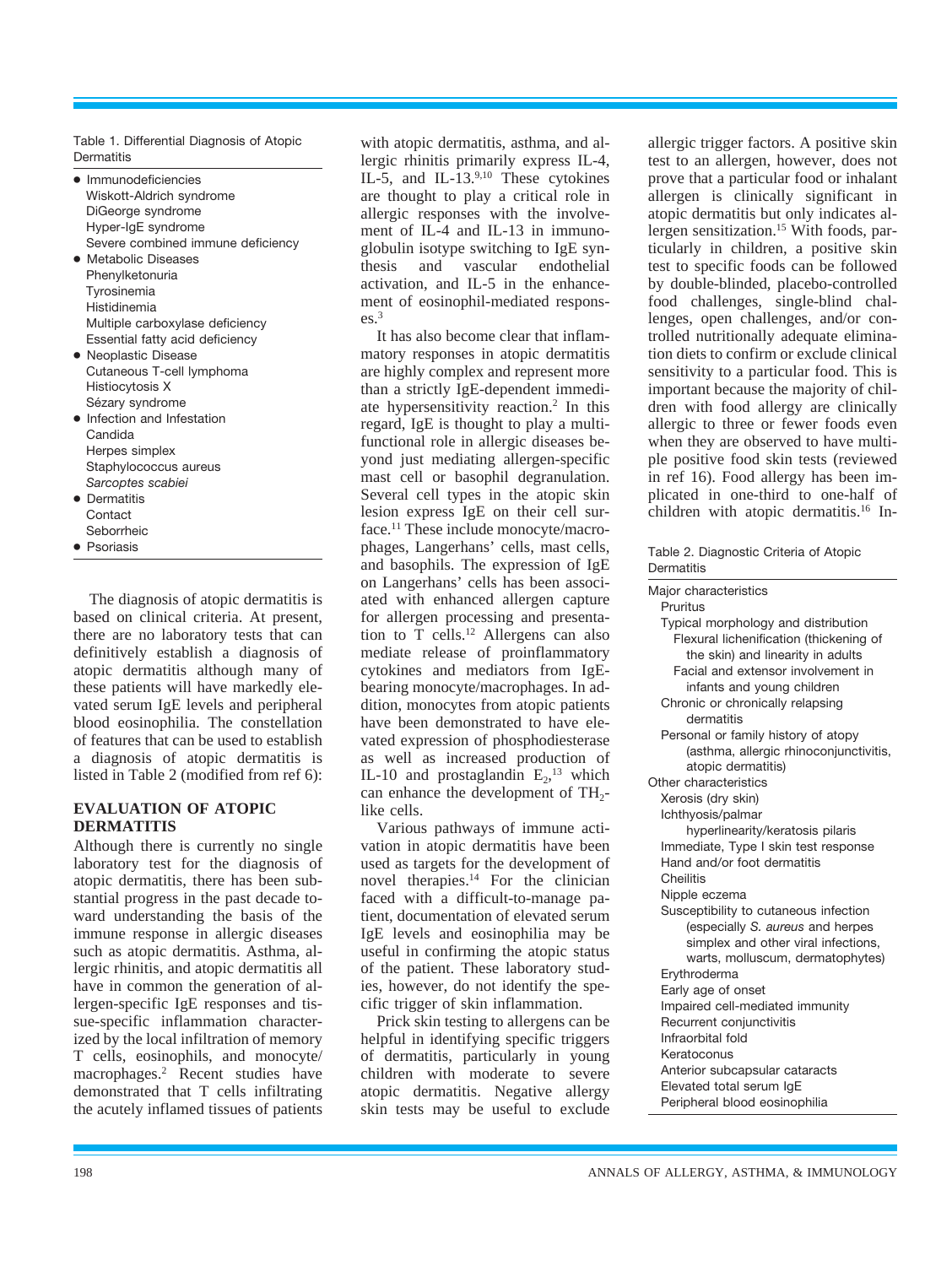deed, even patients with positive prick skin tests to members of a specific plant or animal family will generally react clinically to only one or two members of that food family.17 Controlled challenges may be performed to design the most nutritionally complete food allergen-free diet.

With regard to inhalant allergens, seasonal exacerbation of atopic dermatitis in selected patients may correlate with reactions to inhalant allergens, eg, ragweed pollen.16 Furthermore, allergy skin testing to aeroallergens can be useful in patients with atopic dermatitis and co-existent respiratory allergy (ie, allergic rhinitis and/or asthma). Furthermore, perennial symptoms may occur as the result of exposure to dust mites, mold, or animal dander.<sup>18,19</sup> It is reasonable to implement dust-mite and mold control procedures in those individuals who are either skin test positive or in vitro test positive to dust mite. Ideally, animals should be removed from the home if animal allergy is found.

In patients with extensive cutaneous involvement due to atopic dermatitis or in patients with marked dermographism, in vitro tests (eg, RAST, ELISA, etc) to identify serum IgE directed to specific allergens may be used in place of prick skin testing. Such studies, however, must be interpreted carefully because they can result in false positive reactions when sera are obtained from patients with elevated IgE levels. Similar to skin testing, a positive in vitro IgE test has poor predictive value for clinical food allergy. Correlations with history and controlled challenges to the allergens involved are of prime importance.

In patients suspected of having a skin infection, tests for infectious agents—eg, Tzanck smear for viruses such as herpes simplex, potassium hydroxide (KOH) preparation for dermatophytes, and gram stain for bacterial infections—should be considered. These tests can be supplemented with bacterial cultures and antibiotic sensitivity for staphylococcal infections, as well as viral or fungal culture to identify the infectious agent involved. To

distinguish atopic dermatitis from hyperimmunoglobulin E syndrome, an antistaphylococcal IgE level can be helpful, but this test is generally available only through research laboratories. Hyperimmunoglobulin E syndrome, but not atopic dermatitis, is associated with serum IgE directed against the cell wall of *S. aureus.*<sup>20</sup>

# **TREATMENT RECOMMENDATIONS**

Successful management requires a systematic, multipronged approach that includes skin hydration, emollients, topical corticosteroids, and the identification and possible elimination of exacerbating factors including irritants, allergens, emotional stressors, and infectious agents.14 Scratching plays an important role in the development of cutaneous lesions in atopic dermatitis. Control of pruritus is therefore an important part of treatment, recognizing that patients may experience both exogenous and endogenous provocation factors. Dry skin in the winter months damages the stratum corneum barrier causing an increased susceptibility to irritants and increased itching, whereas sweating in the warm humid months of the summer may also trigger itching. Patients with atopic dermatitis tend to have an intolerance to wool fiber because of its irritating effect on the skin, but any irritants including soaps and lipid solvents, may provoke pruritus. Patients with atopic dermatitis frequently will experience an accentuation of their itching during times of stress and/or exposure to specific allergens. Clearly, many factors may lead to an intensification of pruritus and treatment plans should be individualized to address trigger factors that are unique to the individual patient. In patients refractory to first line therapy, other anti-inflammatory and immunomodulatory agents may be necessary.

# *Cutaneous Hydration*

Most patients with atopic dermatitis have dry skin contributing to disease morbidity through irritation and by the development of microfissures and cracks in the skin which may serve as portals of entry for skin pathogens, irritants, and allergens. This problem usually becomes exacerbated during the dry winter months and aggravated in certain work environments. Lukewarm soaking baths for 20 to 30 minutes followed by the application of an occlusive emollient to retain moisture can give the patient excellent symptomatic relief. Addition of substances such as oatmeal or baking soda to the bath water may have a soothing antipruritic effect for certain patients but does nothing to increase water absorption. Emollients make a major contribution to controlling the pruritus of atopic dermatitis while maintaining a soft texture to the skin. They offer a particular advantage when applied immediately after bathing in order to maintain hydration of the epidermis.

Use of an effective emollient combined with hydration therapy will help restore and preserve the stratum corneum barrier and may decrease the need for topical corticosteroids.<sup>21</sup> Moisturizers are available in the form of lotions, creams, and ointments. Lotions and creams may be irritating due to preservatives, solubilizers, and fragrances. Lotions contain water and may be drying due to an evaporative effect. Lotions containing alcohol may cause a burning sensation upon application to the affected skin. Hydrophilic ointments can be obtained in varying degrees of viscosity. Some patients prefer a thicker preparation than others might require. Occlusive ointments are sometimes not well tolerated because of interference with the function of the eccrine sweat ducts and may induce the development of a sweat retention dermatitis. In these patients, less occlusive agents should be used. Thickened and lichenified plaques of atopic dermatitis and atopic hand dermatitis may, however, respond best to a topical corticosteroid in an ointment base.

# *Topical Corticosteroid Treatment*

Topical corticosteroids, as a result of their anti-inflammatory actions, are the mainstay of treatment for the eczematous lesions, and should be used in conjunction with emollients that help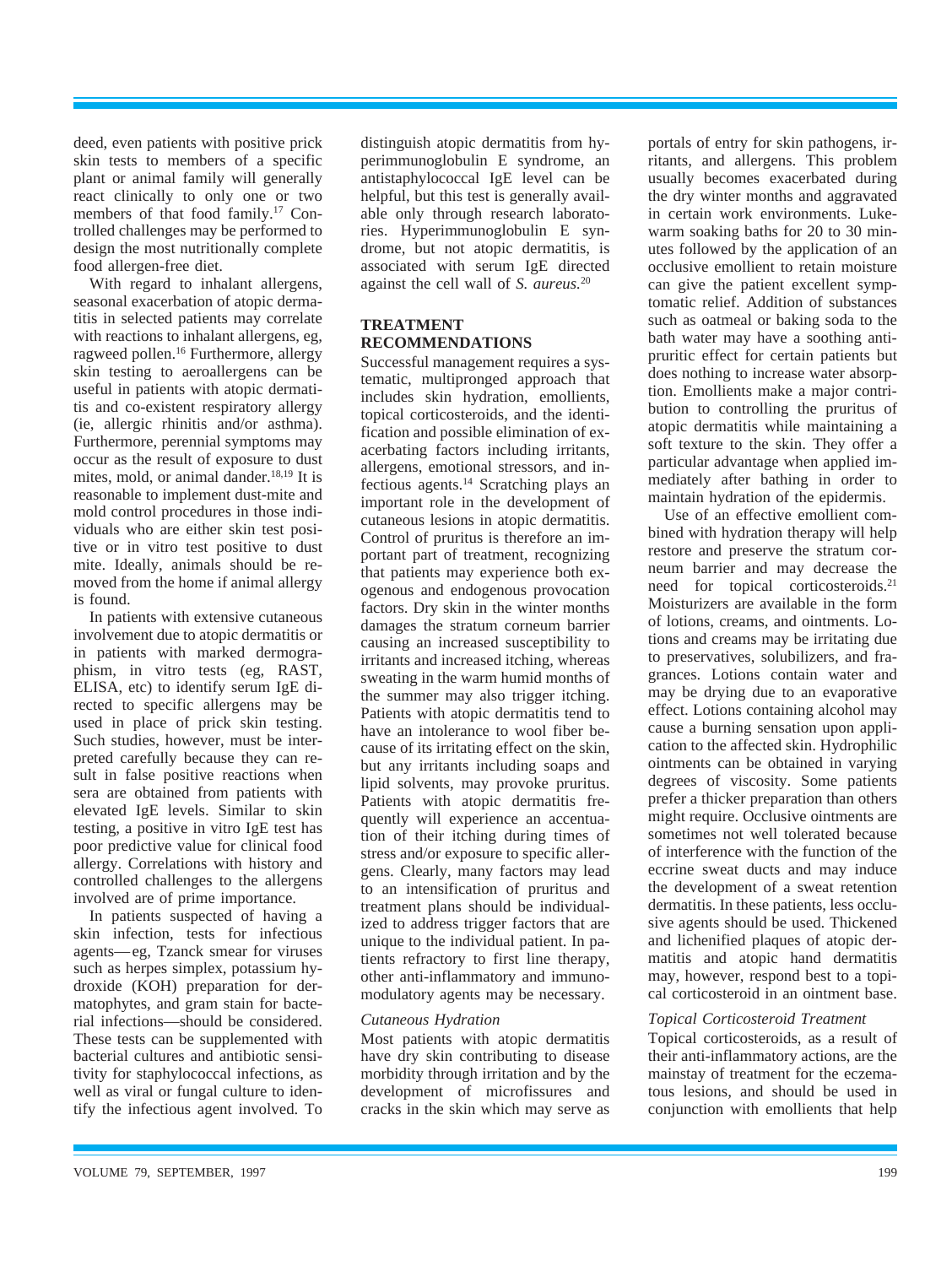promote hydration of the epidermis. However, patients should be carefully instructed in their use in order to avoid potential side effects. The potent fluorinated corticosteroids should be avoided on the face, the genitalia and the intertriginous areas. A low potency corticosteroid preparation is generally recommended for these areas. Low potency corticosteroids are generally recommended for infants. The patients should be instructed to apply topical corticosteroids to their skin lesions and to use emollients over uninvolved skin.

There are seven classes of topical corticosteroids ranked according to their potency based on vasoconstrictor assays, and some of those commonly used are listed in Table 3.<sup>22</sup> More potent topical corticosteroids may be used for several days in nonfacial, nonskin-fold areas to treat acute skin rashes. Patients should then be instructed to reduce the potency of topical corticosteroids applied to their skin. In Table 3, group I includes the super-potent topical corticosteroids with the greatest potential for side effects, both localized and systemic. Group VII includes the least potent topical corticosteroid and, as a group, has the least potential for side effects.

Due to their potential side effects, the ultra high potency corticosteroids should be used for only very short periods of time and in areas that are lichenified and not on facial or skin fold areas. The goal of treatment is to use emollients to enhance skin hydration and low potency corticosteroids for maintenance anti-inflammatory therapy. The high potency corticosteroids should only be used for short periods of time (generally up to 3 weeks) for clinical exacerbations. Intermediate potency corticosteroids such as 0.1% triamcinolone can be used for longer periods of time to treat chronic atopic dermatitis involving the trunk and extremities. Corticosteroids in gels are usually in a propylene glycol base and are irritating to the skin in addition to promoting dryness, limiting their use to the scalp and beard areas. Side effects from topical corticosteroids are directly related to the potency ranking Table 3. Topical Glucocorticoid Potency Ranking

# **Group I**

|                  | Betamethasone dipropionate 0.05% (cream & ointment)                    |  |
|------------------|------------------------------------------------------------------------|--|
|                  | Clobetasol propionate 0.05% (cream & ointment)                         |  |
|                  | Diflorasone diacetate 0.05% (ointment)                                 |  |
|                  | Halobetasol propionate 0.05% (cream & ointment)                        |  |
|                  | Group II                                                               |  |
|                  | Amcinonide 0.1% (ointment)                                             |  |
|                  | Betamethasone dipropionate 0.05% (cream & ointment)                    |  |
|                  | Desoximetasone 0.25% (cream)                                           |  |
|                  | Desoximetasone 0.05% (gel)<br>Diflorasone diacetate 0.05% (ointment)   |  |
|                  | Fluocinonide 0.05% (cream, gel, ointment & solution)                   |  |
|                  | Halcinonide 0.1% (cream)                                               |  |
|                  | Mometasone furoate 0.1% (ointment)                                     |  |
| Group III        |                                                                        |  |
|                  | Amcinonide 0.1% (cream & lotion)                                       |  |
|                  | Betamethasone dipropionate 0.05% (cream)                               |  |
|                  | Betamethasone valerate 0.1% (ointment)                                 |  |
|                  | Desoximetasone 0.05% (cream)                                           |  |
|                  | Diflorasone diacetate 0.05% (cream)                                    |  |
|                  | Fluocinonide 0.05% (cream)                                             |  |
|                  | Halcinonide 0.1% (ointment & solution)                                 |  |
|                  | Triamcinolone acetonide 0.1% (ointment)                                |  |
| Group IV         |                                                                        |  |
|                  | Hydrocortisone valerate 0.2% (ointment)                                |  |
|                  | Flurandrenolide 0.05% (ointment)                                       |  |
|                  | Fluocinolone acetonide 0.025% (ointment)                               |  |
|                  | Mometasone furoate 0.1% (cream)                                        |  |
|                  | <b>Group V</b>                                                         |  |
|                  | Betamethasone dipropionate 0.05% (lotion)                              |  |
|                  | Betamethasone valerate 0.1% (cream)                                    |  |
|                  | Fluticasone acetonide 0.025% (cream)                                   |  |
|                  | Fluticasone propionate 0.05% (cream)                                   |  |
|                  | Flurandrenolide 0.05% (cream)                                          |  |
|                  | Hydrocortisone valerate 0.2% (cream)                                   |  |
|                  | Prednicarbate 0.1% (cream)                                             |  |
|                  | <b>Group VI</b><br>Alclometasone dipropionate 0.05% (cream & ointment) |  |
|                  | Betamethasone valerate 0.05% (lotion)                                  |  |
|                  | Desonide 0.05% (cream)                                                 |  |
|                  | Flucinolone acetonide 0.01% (cream & solution)                         |  |
|                  | Triamcinolone acetonide 0.1% (cream)                                   |  |
| <b>Group VII</b> |                                                                        |  |
|                  | Hydrocortisone hydrochloride 1% (cream & ointment)                     |  |
|                  | Hydrocortisone hydrochloride 2.5% (cream, lotion & ointment)           |  |
|                  | Hydrocortisone acetate 1% (cream & ointment)                           |  |
|                  | Hydrocortisone acetate 2.5% (cream, lotion & ointment)                 |  |
|                  | Pramoxine hydrochloride 1.0% (cream, lotion & ointment)                |  |
|                  | Pramoxine hydrochloride 2.5% (cream, lotion & ointment)                |  |
|                  |                                                                        |  |

of the compound and the length of use, so it is incumbent on the clinician to balance the need for therapeutic potency with the potential for side effects.

In addition, ointments have a greater potential to occlude the epidermis resulting in enhanced systemic absorption compared with topical creams. Further, certain anatomic areas including mucous membranes, the genitalia, the eyelids, and the face all have increased potential for transepidermal corticosteroid penetration, and for this reason, potent corticosteroids should be avoided in these areas. Side effects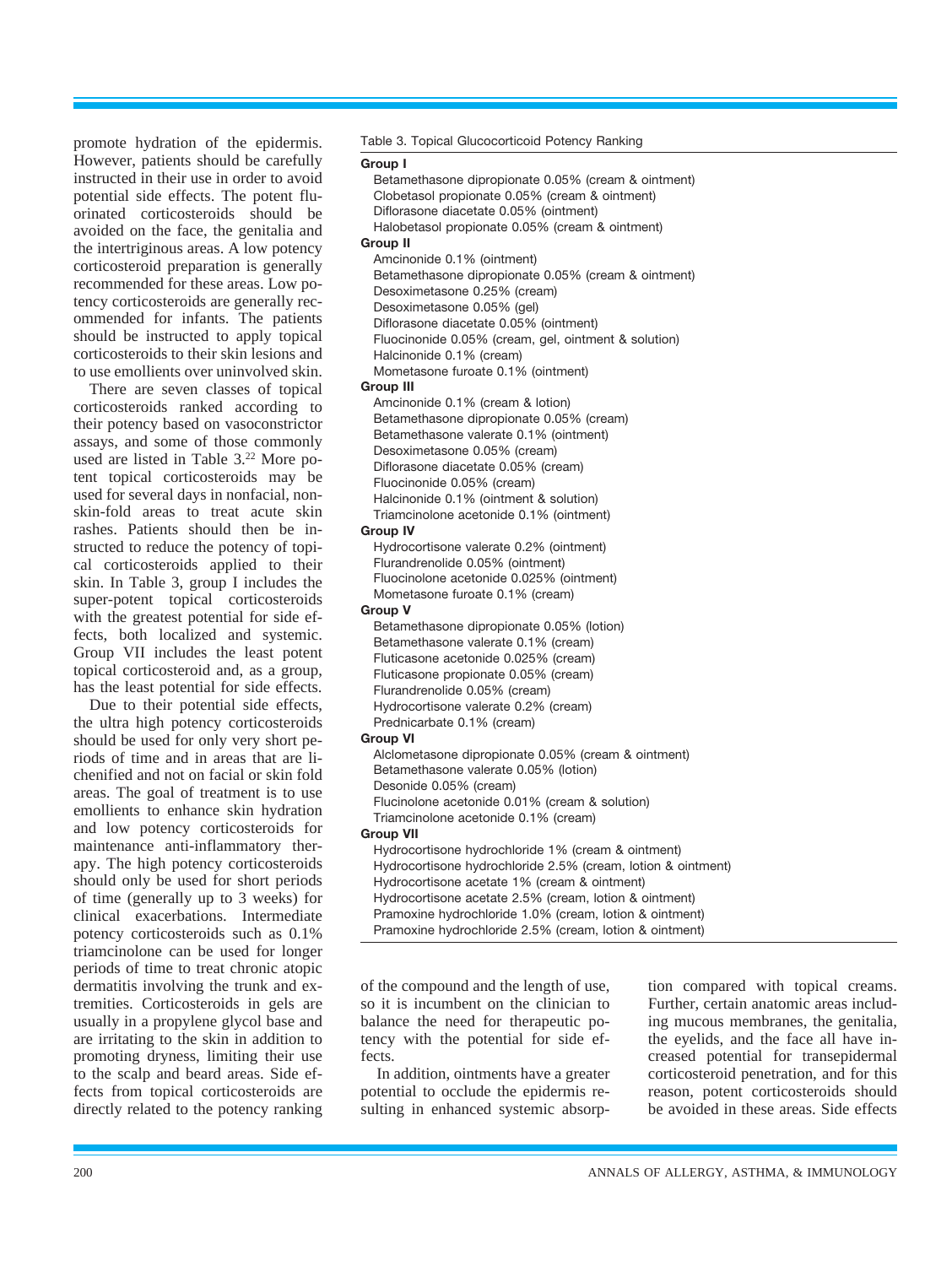from topical corticosteroids can be divided into local side effects and systemic side effects, the latter including suppression of the hypothalamic-pituitary-adrenal axis. Local side effects include the development of striae and atrophy of the skin, in addition to the development of perioral dermatitis, and rosacea. Systemic side effects are related to the potency of the topical steroid, the site of application, the occlusiveness of the preparation, the percentage of the body covered and the length of use. The potential for prolonged use of potent topical corticosteroids to cause adrenal suppression is greatest in small children and infants $23,24$ 

## *Identification and Elimination of Triggering Factors*

# **General Considerations**

Patients with atopic dermatitis are more vulnerable to irritants than normal individuals.25 It is therefore important to identify and avoid irritants that trigger the itch-scratch cycle. These include soaps, detergents, chemicals, abrasive clothing, extremes of temperature and humidity. Alcohol and astringents found in toiletries are drying. The use of soaps, solvents, and similar compounds should be avoided. When soaps are used, they should have minimal defatting activity and a neutral pH. New clothing should be laundered prior to wearing to decrease levels of formaldehyde and other chemicals added for fabric sizing. Residual laundry detergent in clothing may be irritating. Using a liquid rather than powder detergent and adding a second rinse cycle will facilitate removal of the detergent. Occlusive, tight clothing should be avoided and open-weave, loose-fitting cotton or cotton blend garments worn.

Recommendations regarding environmental living conditions should include temperature and humidity control to avoid problems related to heat, humidity and perspiration. Air conditioning during the summer months tends to help maintain the temperature within the patient's comfort zone while removing excess humidity, whereas an area humidifier may assist in increasing the relative humidity to prevent excess skin dryness during the winter months. One goal of treatment is for children to be as normally active as possible. Certain sports such as swimming may be better tolerated than other sports involving intense perspiration, physical contact or heavy clothing and equipment, but they must immediately rinse off the chlorine after swimming and lubricate their skin. While ultraviolet light may be beneficial to some patients with atopic dermatitis, sunscreens should be used to prevent sunburn. Since sunscreens can be irritants, care should be used to identify a nonirritating sunscreen. Prolonged sun exposure can lead to evaporative losses or overheating and sweating, both of which can be irritating, as well as photodamage.

# **Specific Allergens**

Foods and aeroallergens such as dust mites, mold, animal danders, and pollens may trigger atopic dermatitis.16 Potential allergens can be identified by taking a careful history and carrying out selective prick skin tests or in vitro IgE assays.26 Skin tests may be helpful in patients with a history of dermatitis exacerbated by food or environmental allergens. Intradermal skin tests to foods are not recommended as they are overly sensitive and may trigger anaphylactic reactions. Negative skin tests and RAST have a high predictive value for ruling out suspected allergens. Positive skin tests, particularly to foods, do not always correlate well with clinical symptoms and may be confirmed with controlled food challenges and/or elimination diets.15 In children who have undergone double-blind, placebocontrolled food challenges, milk, egg, peanut, soy, wheat, and fish account for nearly 90% of the foods that exacerbate eczema.<sup>27</sup> Avoidance of foods implicated in controlled challenges has been shown to result in clinical improvement.28 Extensive elimination diets, which in some cases can be nutritionally deficient, are rarely required since even with multiple positive skin

tests, the majority of patients will react to three or fewer foods on blinded challenge.27 In dust mite-allergic patients with atopic dermatitis, prolonged avoidance of dust mites has been found to result in improvement of their skin disease.29,30 Avoidance measures include use of dust mite-proof encasings on pillows, mattresses, and boxsprings; washing bedding in hot water weekly; removal of bedroom carpeting; and decreasing indoor humidity levels with air conditioning. Since the triggers contributing to the flares of atopic dermatitis are many, attention should be focused on controlling the trigger factors that are important to the individual patient. In general, infants and young children are more likely to have food allergy whereas in older children and adults environmental aeroallergens appear to be important in triggering atopic dermatitis and atopic respiratory disease.

# **Emotional Stressors**

Patients with atopic dermatitis can have significant problems with anxiety, anger, and hostility.31 While these emotional factors do not cause atopic dermatitis, they often seem to exacerbate the illness. Atopic patients often respond to stress, frustration, embarrassment, or other upsetting events with increased pruritus and scratching. In some instances, scratching is associated with significant secondary gain or simply occurs out of habit. Psychologic evaluation or counseling should be considered in patients who have difficulty with emotional triggers or psychologic problems contributing to difficulty in managing their disease. It may be especially useful in adolescents and young adults who consider their skin disease disfiguring.32 Relaxation,33–35 behavioral modification, or biofeedback<sup>36</sup> may be helpful, particularly in those patients with habitual scratching.

# **Infectious Agents**

Skin infections, particularly with *Staphylococcus aureus*, can be a recurrent problem in atopic dermatitis requiring specific treatment.37 Anti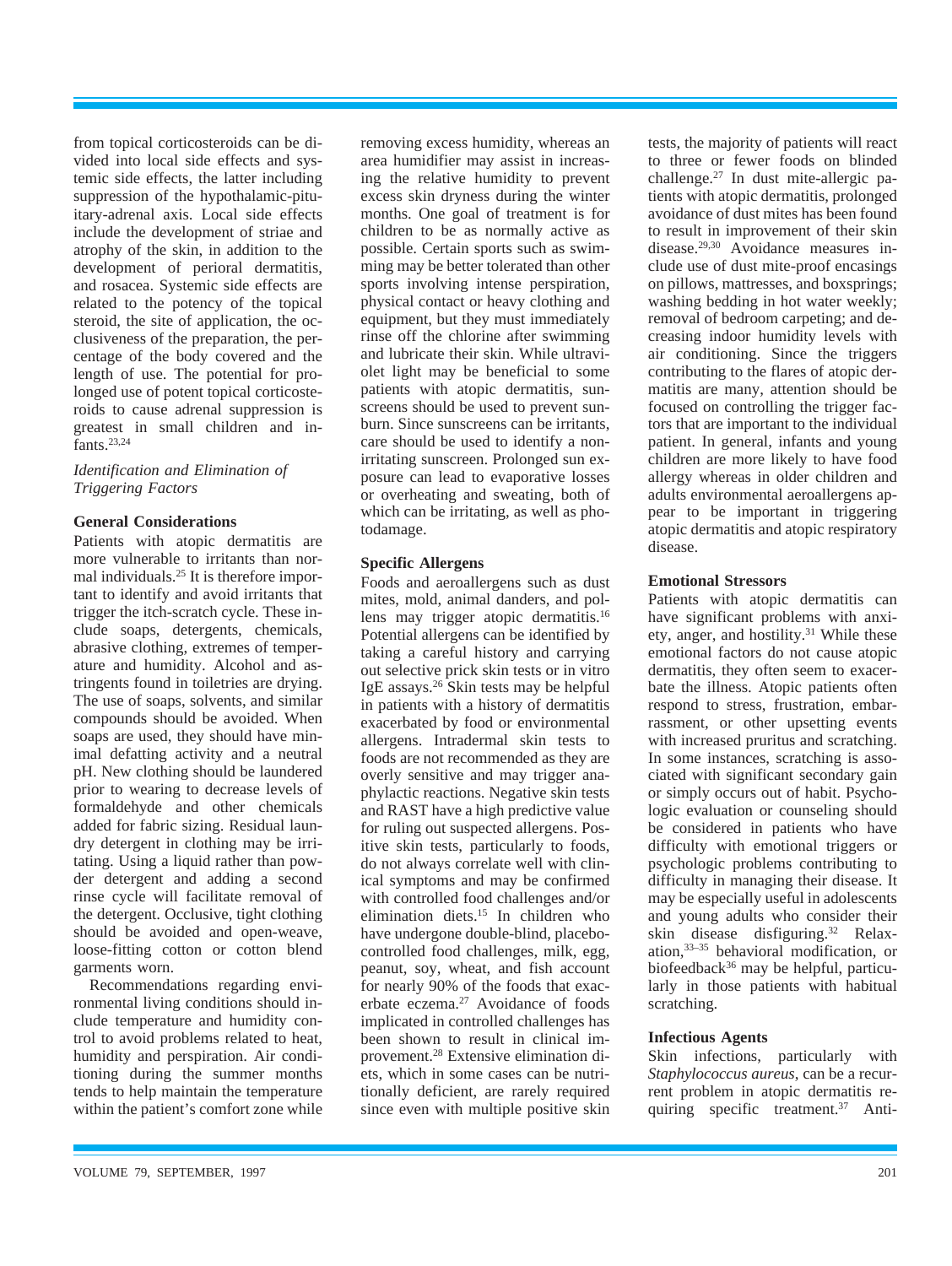staphylococcal antibiotics may be very helpful in the treatment of patients who are heavily colonized with *S. aureus*. 38 Erythromycin and the newer macrolide antibiotics (azithromycin & clarithromycin) are usually beneficial and safe for patients who are not colonized with a resistant *S. aureus* strain. In patients with macrolide-resistant *S. aureus*, a penicillinase-resistant penicillin (dicloxacillin, oxacillin, or cloxacillin) may be preferred. First generation cephalosporins also offer effective coverage for both staphylococci and streptococci. All macrolide antibiotics, if administered with either terfenadine or astemizole, have the potential to alter the electrocardiogram and provoke cardiac arrhythmias (torsades des pointes) in patients. Topical mupirocin may offer some utility in the treatment of impetiginized lesions<sup>39</sup>; however, in patients with extensive superinfection, a course of systemic antibiotics is preferred.

Herpes simplex can occasionally provoke recurrent dermatitis in patients with atopy, and may be misdiagnosed as a staphylococcal infection. When vesiculation is present or when infected skin lesions fail to respond to oral antibiotics, the physician should suspect the possibility of herpes simplex infection. This can be diagnosed by a Giemsa-stained Tzanck smear of cells scraped from the vesicle base or by viral culture. Herpes simplex infections may be localized or become disseminated (Kaposi's varicelliform eruption) in patients with atopic dermatitis. Antiviral treatment for cutaneous herpes simplex infections is of critical importance in the patient with widespread atopic dermatitis since life threatening dissemination has been reported.40,41 Acyclovir, 400 mg three times daily for ten days or 200 mg four times daily for ten days by oral administration, is useful in adults with herpes simplex confined to the skin. The dosage should be adjusted according to the weight in children.

Dermatophyte infections can complicate atopic dermatitis and may contribute to exacerbation of disease activity. Elevated serum IgE levels to

both trichophytic antigens and to *Pityrosporum ovale*, a lipophilic yeast, have been reported.<sup>42-44</sup> A pathogenic contribution from dermatophyte $45$  and *P. ovale*<sup>45</sup> infections is suggested by improvement of atopic dermatitis in infected patients following treatment with antifungal agents. Infestation with scabies should also be considered in the differential diagnosis of flaring atopic dermatitis, and can be diagnosed with skin scrapings examined under the microscope.

## *Antihistamines*

Pruritus is the most common, but often least tolerated symptom of atopic dermatitis. Antihistamines primarily act by blocking the  $H_1$  receptors in the dermis and thereby ameliorate histamine-induced pruritus. Histamine is, however, only one of many mediators that can induce pruritus of the skin. Some antihistamines are mild anxiolytics and may offer symptomatic relief through tranquilizing and sedative effects.47 Nonsedating antihistamines have shown variable results in the effectiveness of controlling pruritus in atopic dermatitis.48–51 Antihistamine therapy may be useful in some patients for control of pruritus.

Since pruritus is usually worse at night, the sedating antihistamines, eg, hydroxyzine or diphenhydramine, may offer an advantage with their soporific side effects when used at bedtime. Doxepin hydrochloride has both tricylic antidepressant and  $H_1$ - and  $H_2$ histamine receptor blocking effects. It can be used in doses of 10 to 75 mg orally at night or 75 mg to 150 mg in divided doses throughout the day in adult patients. If nocturnal pruritus remains severe, short-term use of a sedative to allow adequate rest may be appropriate. Hydration and topical therapy, including wet dressings, are often quite effective for chronic therapy of nocturnal pruritus as well.

Treatment of atopic dermatitis with topical antihistamines is generally not recommended because of potential cutaneous sensitization.52 A multicenter, double-blind, vehicle-controlled study of topical 5% doxepin cream demonstrated a significant reduction of pruritus.53 In this 1-week study, sensitization was not reported. Sedation, however, is a side effect of widespread application and irritation has been noted by patients.

# *Tar Preparations*

Coal tar preparations may have antipruritic and anti-inflammatory effects on the skin. Crude coal tar extracts were used to reduce skin inflammation before the availability of topical corticosteroids.

Newer coal tar products have been developed that are more acceptable with respect to odor and staining of clothes than some older products. A moisturizer applied over the tar preparation will decrease the drying effect on the skin. Some patients prefer a tar compounded in an ointment or cream base. To increase compliance with use, tar preparations may be recommended at bedtime. The preparation is then removed by washing in the morning, thus eliminating the concern about odor during the day and limiting staining of daytime clothing. Tar preparations should not be used on acutely inflamed skin, since this may result in additional skin irritation. Side effects associated with tars include folliculitis and, occasionally, photosensitivity. Tar shampoos are often beneficial for scalp involvement.

# *Patient Education*

To achieve effective control of a patient's atopic dermatitis, it is important to educate patients and family members about the chronic nature of their disease, exacerbating factors, and appropriate treatment options. This is important to ensure cooperation and compliance with the treatment plan. Written information that includes detailed skin care recommendations, environmental control as well as general disease information can be very helpful. Patients should be educated on how to monitor their skin disease and know how to respond to changes in their status, and when to seek additional medical help.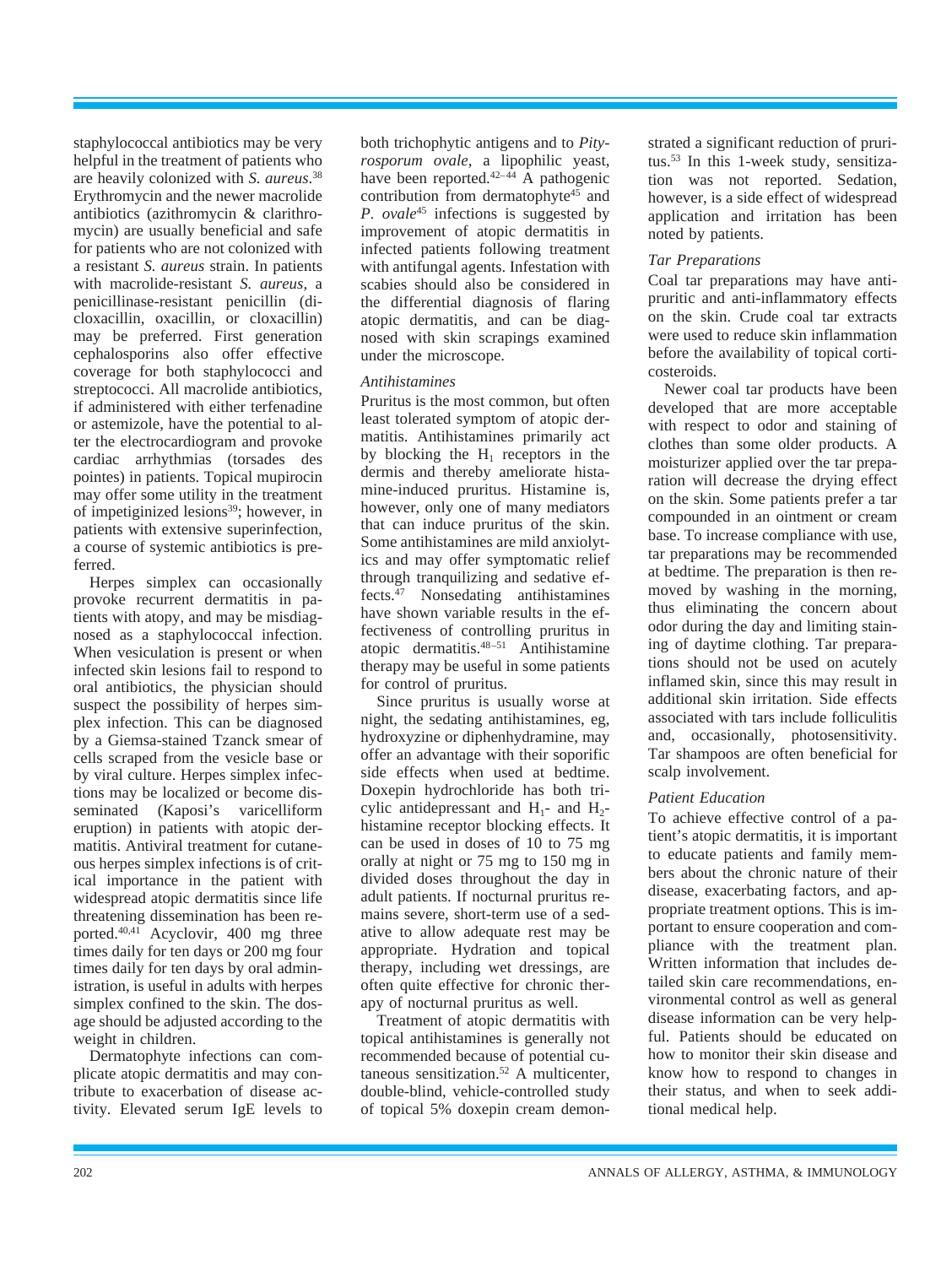The treatment plan should be reviewed during follow-up visits and the patient or parent should demonstrate an appropriate level of understanding to ensure a good outcome. Adequate time and teaching materials are necessary to provide effective education. Patient support organizations that provide updates on progress in atopic dermatitis research are important resources for these patients. Educational pamphlets and video may be obtained from the Eczema Association For Science and Education (1221 SW Yamhill, Suite 303, Portland, OR 97205; (503) 228- 4430), a national nonprofit, patient-oriented organization.

## **TREATMENT OF DIFFICULT-TO-MANAGE PATIENTS**

## *Wet Dressings and Occlusion*

Hydration, by baths or wet dressings, promotes transepidermal penetration of topical corticosteroid preparations.54 Dressings may also serve as an effective barrier against persistent scratching, allowing more rapid healing of excoriated lesions. Wet dressings are recommended for use on severely affected or chronically involved areas of dermatitis refractory to skin care. Overuse of wet dressings may result in chilling or maceration of the skin and may be complicated by secondary infection. Wet dressings or baths also have the potential to promote drying and fissuring of the skin if not followed by topical emollient use. Wet dressing therapy is therefore reserved for poorly controlled atopic dermatitis, and should be closely monitored by a physician.

## *Systemic Corticosteroids*

The use of systemic corticosteroids, such as oral prednisone, may be required in the treatment of severe chronic atopic dermatitis. The dramatic clinical improvement that may occur with systemic corticosteroids may be associated with an equally dramatic rebound flaring of atopic dermatitis following the discontinuation of systemic corticosteroids. If a short course of oral corticosteroid therapy is given for a patient with severe atopic dermatitis, it is important to taper the dosage as it is discontinued. Intensified skin care, particularly with topical corticosteroids and frequent bathing followed by application of emollients, should also be instituted during the taper to suppress rebound flaring of atopic dermatitis. Patients requiring more than one course of oral corticosteroid therapy should consult an allergist/immunologist or dermatologist to determine whether factors contributing to poorly controlled atopic dermatitis can be identified and eliminated, or whether an incorrect diagnosis has been made.

## *Ultraviolet Light*

Natural sunlight frequently is beneficial to patients with atopic dermatitis although sunburn should be avoided. If the sunlight occurs in the setting of high heat or humidity which triggers sweating and pruritus, it may be unacceptable to patients. Ultraviolet (UV) light therapy can be a useful adjunct in the treatment of chronic recalcitrant atopic dermatitis.53 This form of therapy is best done under supervision by a dermatologist. Short-wave ultraviolet B light (UVB) is commonly available in dermatology offices.<sup>56</sup> Addition of longer wavelength UVA to UVB, may provide an additional therapeutic response<sup>57</sup>; however, high-intensity ultraviolet B and A irradiation lamps are not currently available in the United States. More recently, high intensity UVA irradiation has been found to be a fast acting and effective phototherapeutic approach to the treatment of patients with acute exacerbations of atopic dermatitis.58 Of interest, investigation of the photoimmunologic mechanisms responsible for the therapeutic effectiveness of this modality indicates that eosinophils and epidermal Langerhans' cells may be targets for high intensity UVA.59

Photochemotherapy with oral methoxypsoralen therapy followed by UVA (PUVA) may be indicated in patients with severe, widespread atopic dermatitis, especially with failure of topical steroid therapy or significant corticosteroid side effects.<sup>60</sup> This form of therapy should only be undertaken in dermatologic facilities experienced with its use. Short-term adverse effects may include erythema, pruritus, and pigmentation.61 Long-term adverse effects include premature skin aging and cutaneous malignancies.62 Maintenance therapy is an important part of successful outcome with PUVA.

## *Hospitalization*

Patients with atopic dermatitis who appear erythrodermic, or have widespread severe skin disease resistant to outpatient therapy may require hospitalization. In many cases, removing the patient from environmental allergens or emotional stressors, intense patient education, and assurance of compliance with therapy results in a sustained improvement in their atopic dermatitis. Clearing of the patient's skin during hospitalization also allows the patient to undergo subsequent allergen skin testing, and appropriately controlled provocative challenges to correctly identify potential allergens.

## *Allergen Immunotherapy*

Available evidence of the effectiveness of immunotherapy with aeroallergens in the treatment of atopic dermatitis is mixed.63–66 Well controlled studies are still required to determine the future role for immunotherapy with this disease.

A novel approach to specific allergen desensitization in atopic dermatitis using allergen-antibody complexes has been proposed.67 The rationale for this approach is based on the observation that under certain conditions, immune complexes can suppress the immune response to the antigen they contain.68 In several studies, patients with atopic dermatitis and *D. pteronyssinus* hypersensitivity were treated with complexes of *D. pteronyssinus* and autologous antibodies specific to that allergen $69,70$  and patients showed sustained improvement in their atopic dermatitis. These intriguing results require confirmation by other investigators.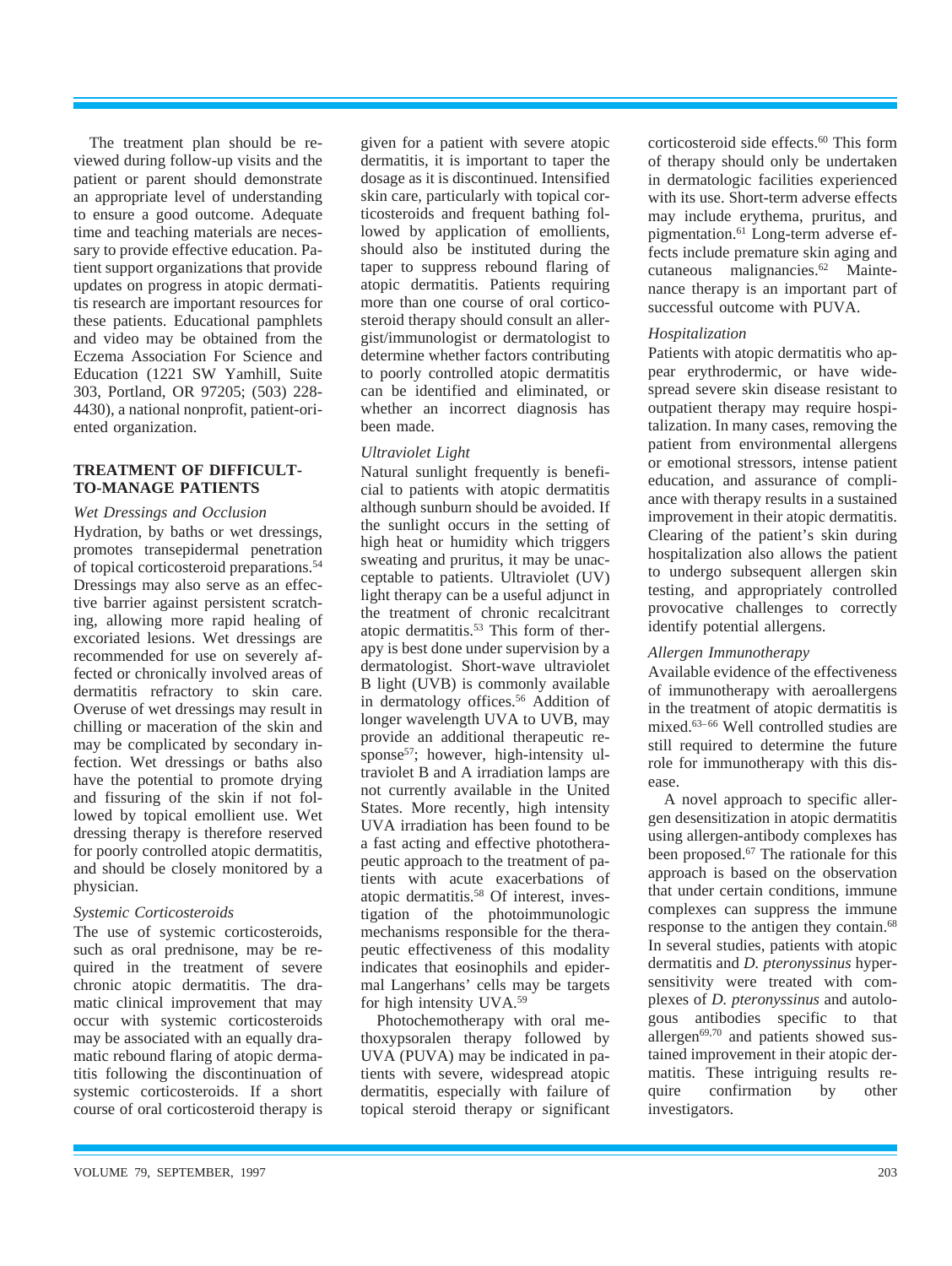# *Interferons*

Interferon-gamma is available as a recombinant molecule for the treatment of chronic granulomatous disease. This cytokine is also known to suppress IgE  $respones<sup>71</sup>$  and downregulate TH<sub>2</sub> cell proliferation and function.72 Several studies of patients with atopic dermatitis, including a multicenter, doubleblinded, placebo-controlled trial, have demonstrated that treatment with recombinant interferon-gamma results in clinical improvement in atopic dermatitis and decreases in total circulating eosinophil counts.<sup>73,74</sup> In one study, a small subset of patients showed persistent improvement 3 months after treatment was discontinued.<sup>75</sup> The exact role and long-term safety remain to be defined and a large multicenter clinical trial is underway.

Recombinant interferon-alpha has also been used to treat patients with atopic dermatitis in several small, uncontrolled trials. Although a few reports suggest some clinical benefit using this immunomodulator<sup>76,77</sup>; other studies have not confirmed this finding, although a significant decrease in circulating eosinophils has been noted.78,79 A single study of two patients with atopic dermatitis suggests improvement in their atopic dermatitis when recombinant interferon-gamma and interferon-alpha were used sequentially.80 Further controlled studies are required before any firm conclusion can be made regarding the role of interferon therapy in atopic dermatitis.

# *Cyclosporin and FK-506*

Cyclosporin A is a potent immunosuppressive drug that acts primarily on T cells by suppressing cytokine transcription.<sup>81,82</sup> The drug binds to cyclophilin, an intracellular protein, and this complex in turn inhibits calcineurin, a molecule required for initiation of cytokine gene transcription. Several short-term studies have demonstrated that patients with severe atopic dermatitis, refractory to treatment with topical corticosteroids, can benefit from treatment with oral cyclosporin (5 mg/kg per day). Treatment with cyclo-

sporin was associated with reduced skin disease and improved quality of life.83–86 Side effects (nausea, abdominal discomfort, hypertrichosis, paresthesias, hypertension, hyperbilirubinemia, and renal impairment) dictate caution in the use of this drug. Furthermore, discontinuation of treatment frequently results in rapid relapse of skin disease.

Due to concerns over systemic side effects from oral cyclosporin, the efficacy of topically administered cyclosporin has been investigated in atopic dermatitis with mixed results.87,88 Recent studies using topically applied FK-506, an immunosuppressive agent with a spectrum of activity similar to cyclosporin, has resulted in more promising results.89 Preliminary data using FK-506 in ointment form (tacrolimus) suggest that atopic dermatitis patients receiving this form of therapy have markedly diminished pruritus within three days of initiating therapy.90 Skin biopsy results after treatment revealed markedly diminished Tcell and eosinophilic infiltrates. Shortterm studies have not uncovered any systemic side effects with topical FK-506 application. Further trials are currently in progress to confirm these encouraging preliminary studies.

# *Phosphodiesterase Inhibitors*

Leukocytes from patients with atopic dermatitis have increased cyclic AMPphosphodiesterase (PDE) enzyme activity.91,92 This abnormality is most pronounced in monocytes of atopic individuals which have a unique, highly active PDE isoenzyme.<sup>93</sup> Monocytes from patients with atopic dermatitis produce elevated levels of prostaglandin  $PGE_2$  and IL-10, which both inhibit interferon-gamma production.<sup>13,94,95</sup> Phosphodiesterase inhibitors such as Ro 20-1724 have been found to reduce IL-10 and  $PGE<sub>2</sub>$  secretion by monocytes of atopic individuals.<sup>96</sup> Importantly, preliminary clinical studies using topical application of high potency PDE inhibitors have demonstrated clinical benefit in atopic dermatitis.<sup>97</sup>

# *Other Therapeutic Possibilities*

# **Essential Fatty Acids (EFA)**

Disturbances in the metabolism of EFA, involved in the generation of inflammatory mediators, has been suggested in patients with atopic dermatitis.98,99 Consequently, clinical trials with either fish oil as a source of n-3 series EFA, or oil extracted from the seeds of *Oenothera biennis*, evening primrose, as a source of n-6 series EFA have been conducted. Conflicting results were reported in earlier studies; however, recently better controlled studies failed to demonstrate clinical benefit with either primrose oil or fish oil.100,102

# **Chinese herbal therapy**

Several placebo-controlled clinical trials have suggested that patients with severe atopic dermatitis benefit from treatment with Chinese herbs.<sup>103,104</sup> Patients receiving Chinese herbal therapy, as compared with placebo, had significantly reduced skin disease, reduced pruritus, and improved sleep. The beneficial response of Chinese herbal therapy, however, is often temporary and effectiveness may wear off despite continued treatment.105 The possibility of toxicity, particularly hepatic or cardiac side effects, associated with long-term use or idiosyncratic reactions remains a concern. The specific ingredients of the herbs that result in clinical improvement remain to be elucidated.<sup>106</sup> At present, Chinese herbal therapy for atopic dermatitis is considered investigational.

Atopic dermatitis is an illness associated with immunoregulatory abnormalities. As a result, future directions in therapy are likely to focus on a number of different immunologic targets in this illness.

## **CONSULTATION WITH A SPECIALIST IN ATOPIC DERMATITIS**

The therapeutic goals of atopic dermatitis care are to control the skin disease and produce a better quality of life for the patient with minimal complications. Cooperation between the patient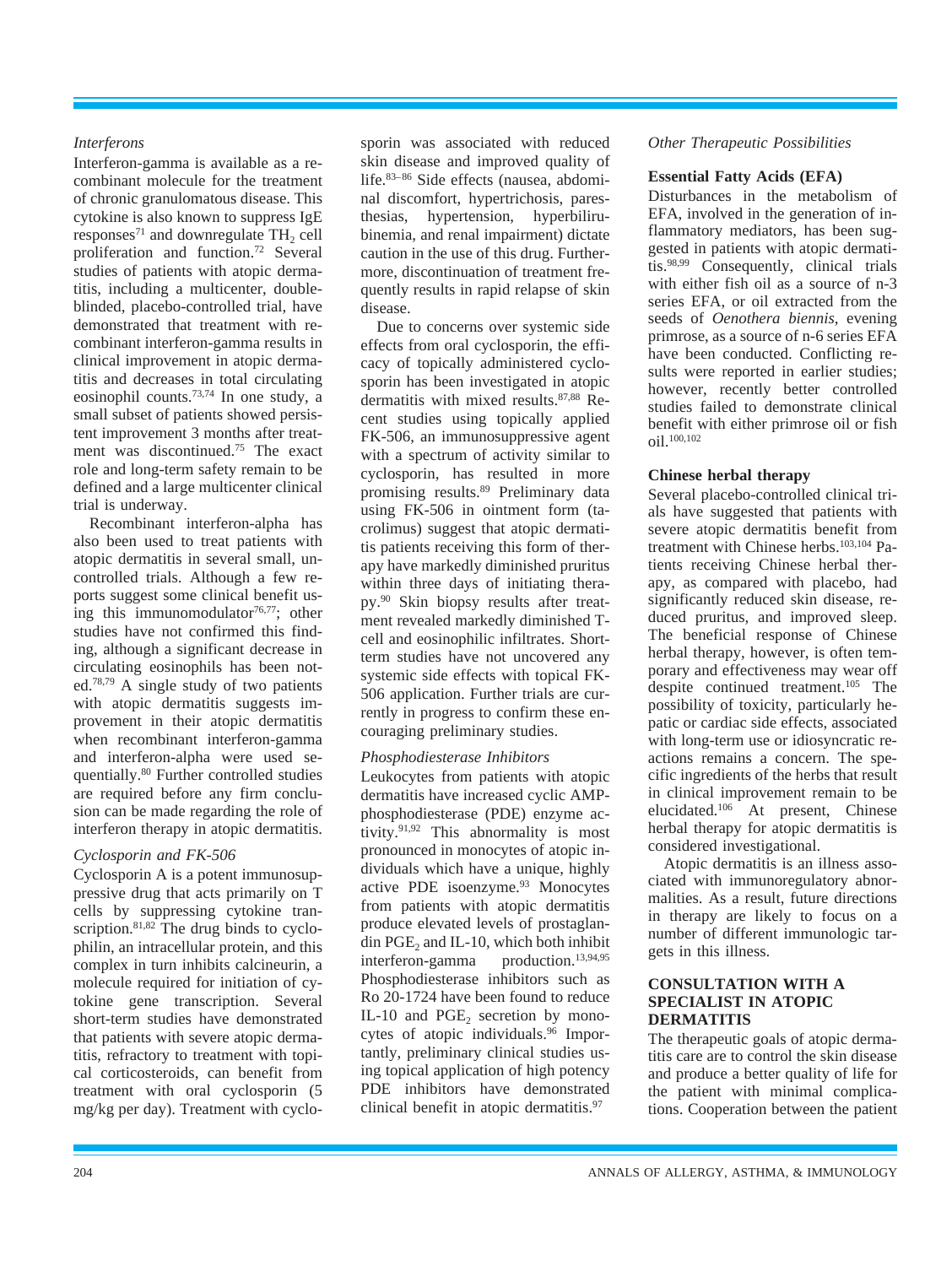and/or the patient's guardian(s), the primary care physician and the allergist/immunologist or dermatologist is important to implement strategies necessary for the care of patients with chronic atopic dermatitis and ultimately fulfill the goals set forth in the treatment of atopic dermatitis. It is important that the primary physician recognize the contributions that can be made by the allergist/immunologist or dermatologist in the management of this chronic skin disease. This includes the ability to identify trigger factors, identify allergens, and to educate patients about how to manage their disease and how to manage allergenic triggers.

Similarly, the specialist in atopic dermatitis, should recognize the role of primary care physicians in ensuring continuity of care for patients with atopic dermatitis and their important involvement in ultimately securing a successful outcome for the patient's long-term prognosis. Communication between specialist and primary care physicians is therefore important in the management of patients with poorly controlled atopic dermatitis. Consultation with a specialist is recommended for:

- severe or persistent atopic dermatitis (ie, 20% general skin involvement or 10% skin involvement affecting eyelids, hands, intertriginous areas, and not responsive to first line therapy)
- erythroderma, or extensive exfoliation
- patients requiring more than one course of systemic corticosteroids
- patients requiring hospital treatment of atopic dermatitis
- identification of triggers and allergens
- intensive education, including control of allergenic triggers
- co-existing asthma, rhinitis<br>• impaired quality of life (lo
- impaired quality of life (lost work) days, lost school days, sleep disturbance, and poorly controlled pruritus)
- infectious complications
- ocular complications
- psychosocial complications

• when the diagnosis of atopic dermatitis is in doubt

## **SUMMARY STATEMENTS AND CONCLUSIONS**

The guidelines offered are not intended to define the standard of care for each individual patient with atopic dermatitis but rather to provide practice parameters for the diagnosis and management of atopic dermatitis. These practice parameters should not be considered inclusive of all proper methods of management or exclusive of other methods that are reasonably directed toward achievement of successful outcomes. The specific decisions regarding the treatment of atopic dermatitis must be made by the physician and patient in consideration of all the circumstances presented by the individual patient.

## **Diagnosis and Evaluation**

- 1. Atopic dermatitis is a chronic cutaneous condition that presents with acute, subacute and/or chronic lesions always associated with pruritus and a lowered "itch threshold" which predisposes the patient to secondary lesions from rubbing, scratching, and infection.
- 2. Atopic dermatitis may present at any age (but often begins in the first 6 months of life) and the clinical presentation may differ with age.
- 3. Patients with infantile atopic dermatitis initially have involvement of the neck, trunk, and face (with sparing of the nasolabial skin).
- 4. Older children and adults with atopic dermatitis have involvement primarily of the antecubital fossa and the popliteal fossa, hands, feet, and face.
- 5. There are many factors that may contribute to exacerbations of atopic dermatitis including food allergens, aeroallergens, infections, temperature, humidity, irritants, and emotional stress.
- 6. Skin testing or in vitro IgE testing can be useful in the identification of potential allergens. In particular, negative skin tests or in vitro

tests can be used to exclude allergic trigger factors. Positive skin tests or in vitro tests do not prove a particular allergen causes clinical symptoms. In the case of foods, controlled food challenges or elimination diets may be needed to confirm or exclude clinical sensitivity.

## **Pathophysiology**

- 7. Most individuals with atopic dermatitis have elevated serum IgE levels, as well as elevated tissue and serum levels of eosinophil-derived cationic protein.
- 8. Pathogenesis of this skin disease involves a complex inflammatory process associated with the local activation of lymphocytes, monocytes/macrophages, eosinophils, and mast cells.

## **Management**

- 9. Control of pruritus involves characterization and elimination of as many endogenous and exogenous provocative factors as possible.
- 10. Emollients and topical corticosteroids, applied to the eczema, are the mainstay of treatment.
- 11. Potent fluorinated corticosteroids should be avoided on the face, the genitalia, and the intertriginous areas as well as in young infants. The ultra-high potency corticosteroids should be used only for very short periods (several days) of time and only in areas that are lichenified.
- 12. Emollients and low potency corticosteroids are recommended for maintenance therapy, and intermediate and high potency corticosteroids for short periods of time to treat clinical exacerbations.
- 13. The degree of corticosteroid absorption through the skin, and hence the potential for systemic adverse effects is directly dependent on the surface area of the skin involved, the use of occlusive dressing, and the potency of the corticosteroid preparation.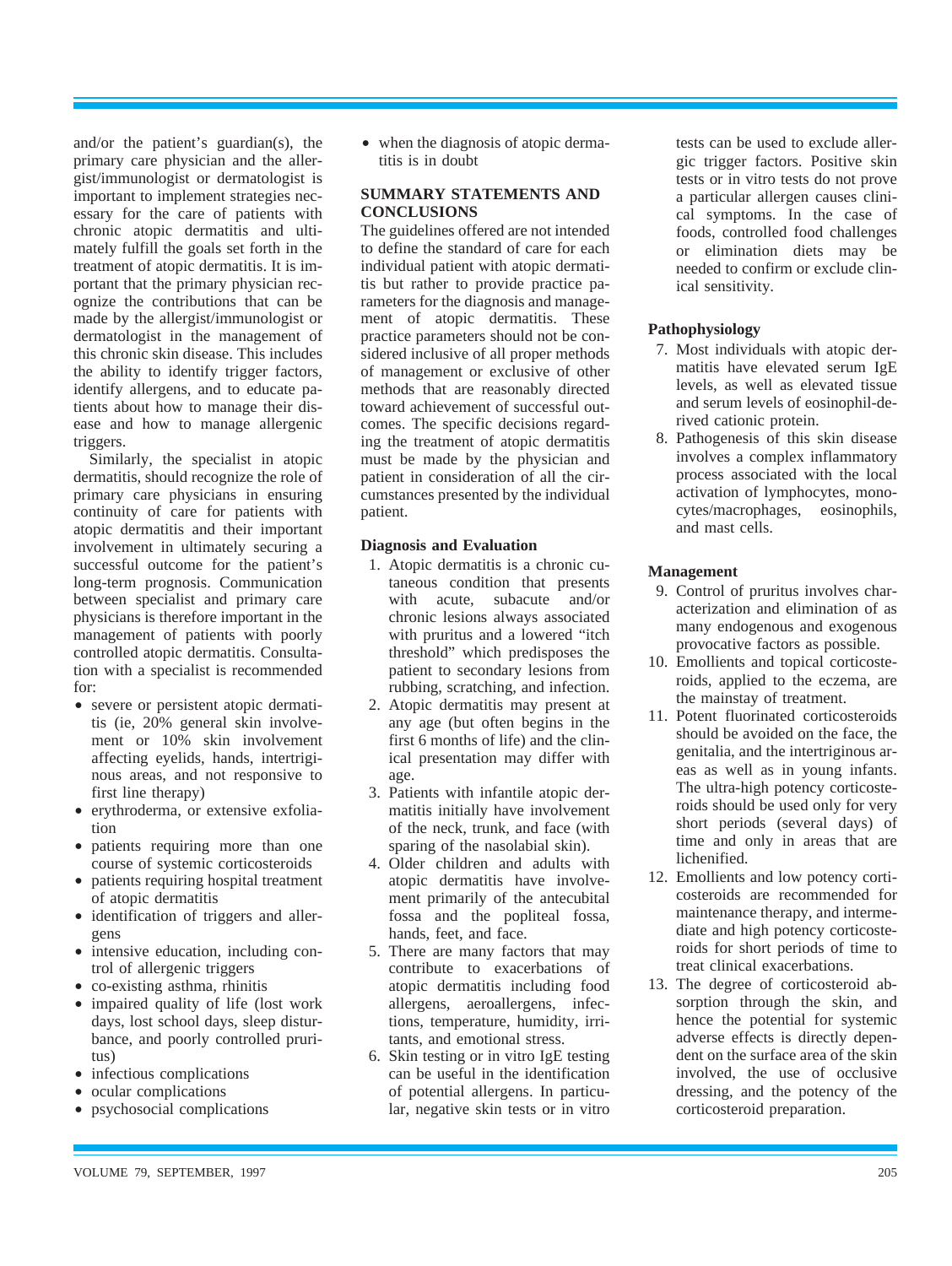

Figure 1. Flow chart for diagnosis and management of atopic dermatitis (See "Algorithm Annotations").

- 14. Antihistamines may be useful in controlling the pruritus of atopic dermatitis.
- 15. Hydration of the skin with the proper use of emollients or topical hydrating agents is important since dry skin contributes to disease morbidity.
- 16. Skin infections should be treated early with short courses of antistaphylococcal antibiotics. Herpes and dermatophyte infections should be considered if the patient does not respond to antibiotics.

## **Consultation with the Specialist**

- 17. Cooperation between the patient and/or the patient's guardian(s), the primary care physician, and the allergist or dermatologist is important in the implementation of strategies necessary for the care of patients with chronic atopic dermatitis.
- 18. The primary care physician plays an important role in the routine care of patients with uncomplicated atopic dermatitis and in ensuring continuity of care.

19. Consultation with an allergist/immunologist or dermatologist is recommended for patients with severe atopic dermatitis who have significant dysfunction as a result of their skin disease, for identification of potential allergen triggers, for patient education and when the diagnosis of atopic dermatitis is in doubt.

## **ACKNOWLEDGMENTS**

The authors are grateful to the following members of the American Academy of Allergy, Asthma and Immunology Eczema Committee who critically reviewed this document and provided insightful suggestions: Mark Boguniewicz (Denver, CO), Vincent Beltrani (New York, NY), Kristin Leiferman (Rochester, MN), Lynda Schneider (Boston, MA), Hugh Sampson (Baltimore, MD), and Nicholas Soter (New York, NY).

## **ALGORITHM ANNOTATIONS FOR THE DIAGNOSIS AND MANAGEMENT OF ATOPIC DERMATITIS (Figure 1)**

**1. Patient Presents with "Eczema"** Although the terms "eczema" and "atopic dermatitis" are frequently used interchangeably, the term eczema refers to a pruritic dermatitis that includes a long list of differential diagnoses (refer to annotation #2 and #3) that is not restricted to atopic dermatitis (AD). The major features of AD are pruritus, a chronic or chronically relapsing dermatitis found in a typical distribution [ie, flexural lichenification (thickening of the skin) and linearity in adults, a facial and extensor involvement in infants and young children] and a personal or family history of atopy (asthma, allergic rhinoconjunctivitis, atopic dermatitis). Patients with AD should have all the major features. In patients who do not have an atopic history (possibly because the patient is young and has not yet developed respiratory allergy), three or more of the following "minor" or associated features may be substituted: xerosis (dry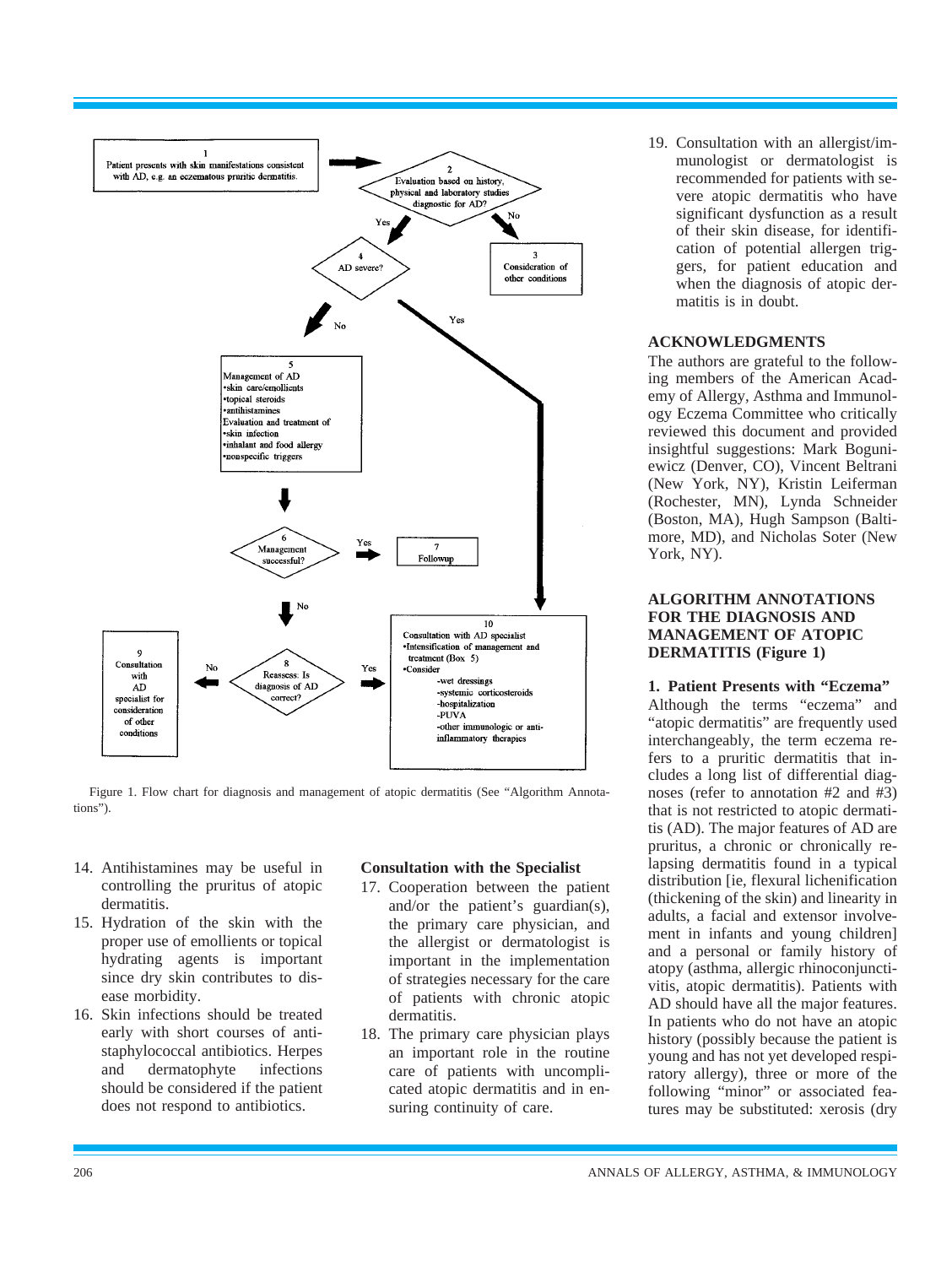skin), ichthyosis, early age of onset, palmar hyperlinearity, susceptibility to cutaneous infection (especially S. aureus and herpes simplex), infraorbital fold, impaired cell-mediated immunity, nipple eczema, cheilitis, immediate, Type I skin test response, keratoconus, and anterior subcapsular cataracts.

## **2. Clinical Evaluation Diagnostic for AD?**

A number of conditions can share the symptom and signs of AD (annotation #3). The medical history of the patient with atopic dermatitis should include an assessment of the pruritic nature of the skin rash, age of onset, duration of illness, triggers including nocturnal exacerbation, problems with infection, foods, irritants or aeroallergens, seasonal variation, eye complications, environmental exposures, chronicity, and distribution of the skin rash. The physical examination of the patient with atopic dermatitis should include an evaluation of the morphology and distribution of the atopic skin lesions as well as potential complications from chronic corticosteroid therapy including striae or skin atrophy. Important skin findings in atopic dermatitis include diffuse xerosis (dryness of the skin), erythema, excoriation, papulation, crusting/oozing/pustules of skin lesions indicative of infection, scaling, and lichenification. Associated features include conjunctivitis, nipple eczema, allergic shiners, Dennie-Morgan infraorbital fold, keratoconus, anterior subcapsular cataracts, pityriasis alba, anterior neck folds, and ichthyosis.

Laboratory testing that may be helpful in patients with atopic dermatitis includes skin testing or in vitro testing for specific allergens. The majority of patients have elevated serum IgE and eosinophilia; however these findings are not useful in guiding clinical decisions. In patients suspected of infection, culture for *S. aureus*, herpes simplex, or dermatophytes may be useful. More than 90% of patients with chronic atopic dermatitis are colonized with *S. aureus*. Establishing the antibiotic sensitivity of the *S. aureus* in pa-

tients who fail to respond to antibiotic treatment may be useful. In patients with suspected herpes simplex infection, diagnosis can also be made rapidly with a Giemsa-stained Tzanck smear of cells scraped from the vesicle base.

The diagnosis of atopic dermatitis cannot be made solely on the basis of laboratory testing. A diagnosis of AD should be made based on the criteria described in annotation #1.

## **3. Consideration of Other Conditions**

Patients not fulfilling the diagnostic criteria for AD (see Box #2) should be evaluated for an alternative condition and treated accordingly. The differential diagnosis of AD includes

- other forms of eczema including seborrheic dermatitis, contact dermatitis, nummular eczema, dyshidrotic eczema, and irritant dermatitis;
- immunodeficiencies associated with eczematoid rashes including Wiskott-Aldrich syndrome, DiGeorge syndrome, severe combined immune deficiency, ataxia telangiectasis, or hyperimmunoglobulinemia E syndrome;
- infectious diseases and infestations including dermatophytosis, scabies, recurrent *Staphylococcus aureus* and herpes simplex infections, and HIV disease;
- metabolic diseases such as phenylketonuria, tyrosinemia, and histidinemia;
- neoplastic disease including cutaneous T-cell lymphoma, histiocytosis X, or Sézary syndrome; and
- other chronic inflammatory skin conditions including psoriasis.

# **4. AD Severe?**

The extent and severity of AD can be determined by careful examination of the patient's skin, grading the extent of affected areas, eg, percent involvement of the head, upper limbs, trunk and lower limbs, and defining the severity of the following signs of eczema: induration/edema/papulation, erythema, excoriation, lichenification, scaling, and oozing/weeping/crusting. In general, patients who have more than 20% skin involvement (or 10% of skin involvement if affected areas include the eyelids, hands, or intertriginous areas) that has not been responsive to first line treatment (see annotation #5) should be considered for consultation with a specialist. Other patients who should be considered as having severe AD include

- patients with extensive skin involvement who are erythrodermic and at risk for exfoliation;
- patients requiring ongoing or frequent treatment with high potency topical glucocorticoids or systemic glucocorticoids;
- patients requiring hospitalization for severe eczema or skin infections related to the AD;
- patients with ocular or infectious complications, and
- patients who have significant disruption of their quality of life eg, sleepless nights, school or work days lost, etc.

Patients not previously receiving appropriate treatment for AD should be started on first line therapy and attempts should be made for identification of potential triggers as described in annotation #5.

# **5. Management of AD**

The treatment of AD is directed at symptom relief and reduction of cutaneous inflammation. Characterization of each patient's skin disease severity and the reduction of exacerbating factors are critical for effective management. As described above, all patients require skin hydration in combination with an effective emollient. Potential trigger factors should be identified and eliminated. These include irritants, allergens, and emotional stresses. Therapy must be individualized and is dependent on whether the patient is experiencing an acute flare or dealing with the management of chronic AD.

The severity of AD is based on the extent of skin involvement, the intensity of pruritus, the presence of complications, the effect on quality of life and the amount of medication required for control. For patients with milder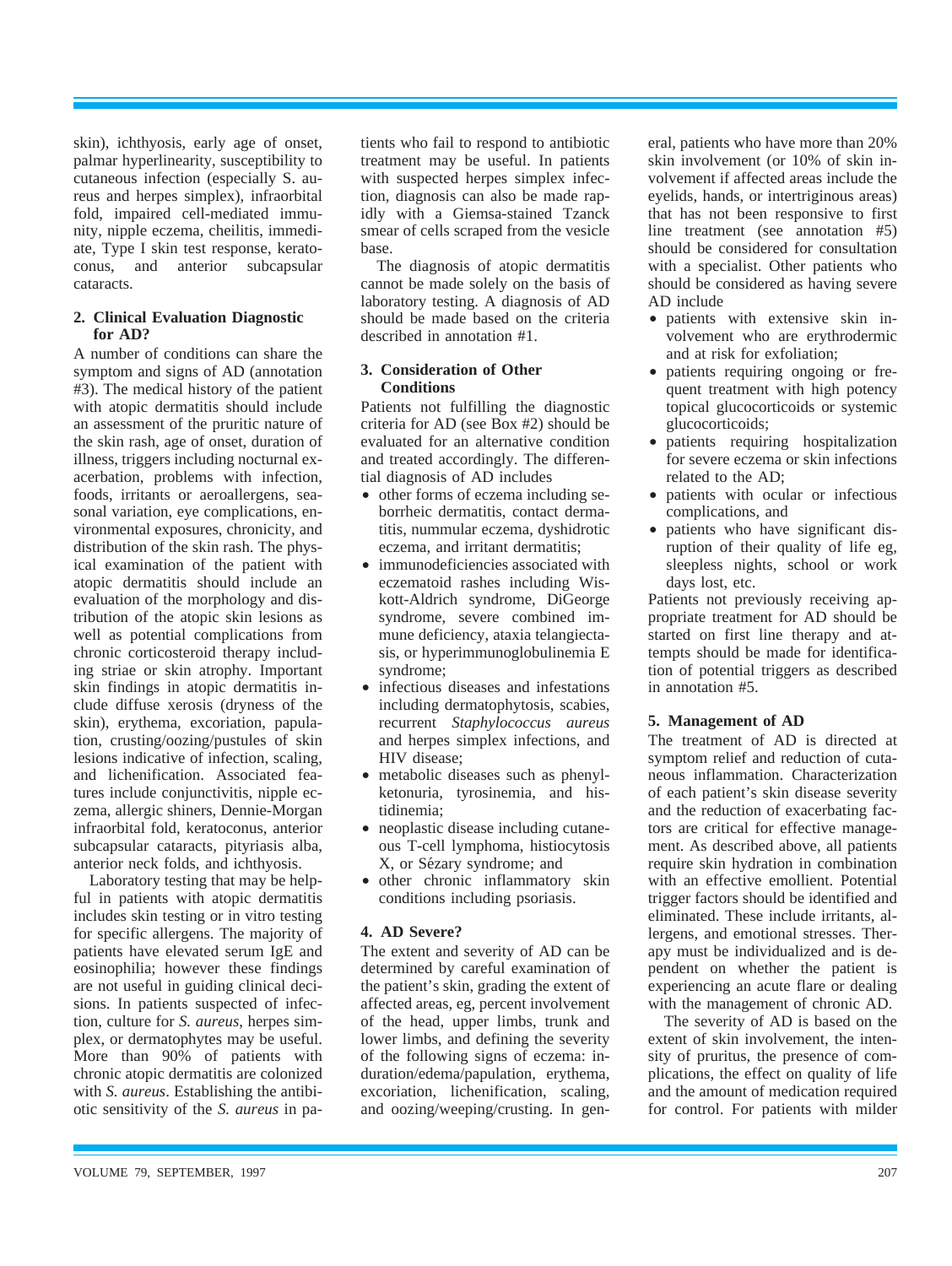atopic dermatitis, 1% or 2.5% hydrocortisone should be applied to areas of mild eczema preferably after baths, and no more than twice a day. Patients with moderate atopic dermatitis may require a low potency topical corticosteroid, such as 2.5% hydrocortisone ointment, to affected areas on the face and intertriginous areas. A medium potency topical corticosteroid, such as 0.1% triamcinolone ointment, can be applied to the moderately affected areas on the body. In more severe atopic dermatitis, frequent bathing up to three times a day may be required followed by the application of 2.5% hydrocortisone ointment to affected areas on the face and intertriginous areas and 0.1% triamcinolone ointment to affected areas on the trunk and extremities. In some cases, more potent topical corticosteroids may be used under close supervision and not for more than 1 week. Wet dressings may also be required in these individuals to enhance hydration, penetration of topical corticosteroids, and reduce pruritus. In some patients, antihistamines may offer some relief from severe pruritus, particularly with the use of high doses of sedating antihistamines at bedtime.

Systemic antimicrobial therapy (such as macrolide antibiotics, cephalosporins, and penicillinase-resistant penicillins) is often necessary to control infection and/or overgrowth with *S. aureus*. In patients with herpes simplex infection or dermatophyte infections, anti-viral or antifungal therapy may be indicated. In the poorly controlled patient with AD, foods and aeroallergens such as dust mites or animal danders may be a problem. Potential allergens can be identified by taking a careful history and carrying out selective prick skin tests or in vitro testing for specific IgE to allergens. Patients with significant food or aeroallergaen allergy may benefit from diagnostic challenge and testing, dietary modification, and environmental control measures.

# **6. Management Successful?**

Response to therapy may be classified as complete response, partial response,

or treatment failure. Complete response and eradication of the patient's eczema, over the short term, would be unusual unless there was a clear cut trigger, eg, a food allergen, that could be eliminated. Atopic dermatitis is a chronic relapsing skin condition; therefore, most patients will have a partial response with reduction in pruritus and extent of skin disease. These patients will need long-term follow-up for adjustment of their medications according to the severity of their illness (see annotations #5 & 7). Patients who fail to respond to treatment should be completely reassessed to be certain of the diagnosis and consider alternative treatment approaches (see annotation #8).

# **7. Follow-up**

Follow-up should be established to monitor the patient's response to therapy and adjust medications and skin care according to severity of illness (see annotation #5 for treatment of mild, moderate, and severe AD). A plan should be established to step-up medications for flare-ups and to stepdown on medications when the illness is under control.

# **8. Reassess Diagnosis of AD?**

In any patient who fails to respond to treatment, it is important to reassess the diagnosis to be certain the patient simply has severe AD (refer to annotations #2, #3 and #10). The following may be helpful in the differential diagnosis:

- Most patients present with AD below the age of 5 years. Any patient presenting above the age of 16 years with eczema should be evaluated for contact dermatitis, initially with a careful history, and using patch testing to confirm possible allergens when appropriate. In patients presenting as adults, it is important to consider cutaneous T cell lymphoma;
- AD uncommonly presents under the age of 6 weeks. Any patient presenting with an eczematoid skin rash dating from the first month of life should be carefully followed for the

possibility of an immunodeficiency disorder particularly if the clinical course becomes complicated by recurrent infection and failure to thrive;

- AD does not exclusively affect the diaper area. In patients with diaper dermatitis, other causes of skin rash including infection or contact dermatitis must be considered;
- differentiating seborrheic dermatitis from AD may be difficult in an infant. Involvement of the top of the scalp (cradle cap), axilla, and diaper area makes it more likely the patient has seborrheic dermatitis whereas excoriated dermatitis involving the extensor surfaces, face, and trunk favor AD;
- consider the possibility of contact dermatitis to the topical therapy including allergy to a corticosteroid or a preservative in patients with well established AD who become resistant to therapy;
- Aside from *S. aureus* infections, it is important to consider other skin infections that may complicate AD. These include herpes simplex and dermatophyte infections. Appropriate cultures and skin scrapings may be helpful.

## **9. Further Evaluation and Consideration of Consultation**

Consultation with an AD specialist is appropriate if the diagnosis of AD is in doubt (refer to annotation #2, #3, and #10).

# **10. Consultation with AD Specialist/Intensive Treatment of AD**

The patient who does not respond to first line therapy (see annotation #5) is highly challenging and requires a multidisciplinary approach that may exceed the resources of the primary care physician. For these patients, consultation with an AD specialist who is skilled in the management of patients with severe atopic dermatitis can be beneficial. The management of severe AD is detailed in the preceding sections.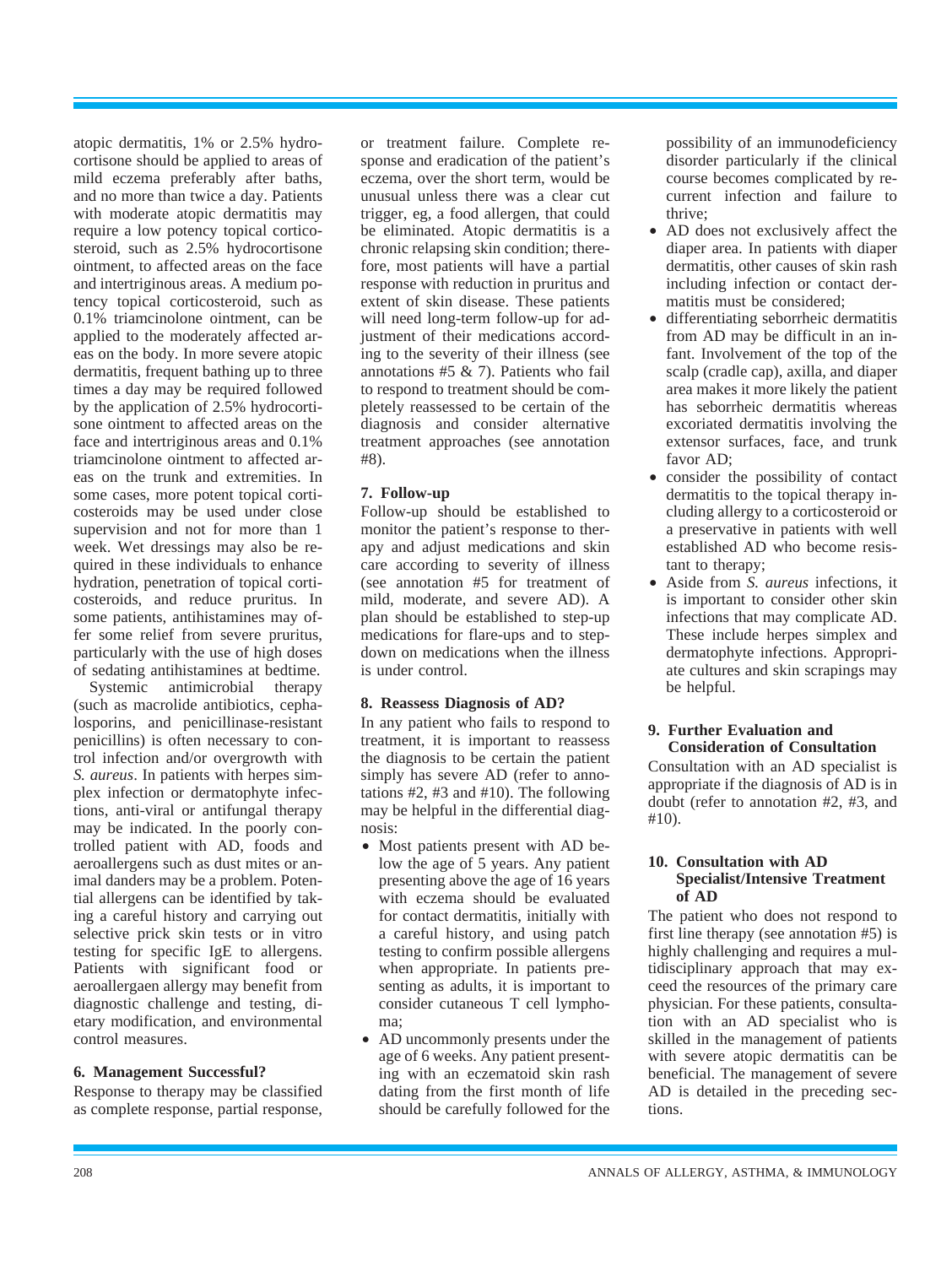Wet dressings are recommended for use on severely affected or chronically involved areas of dermatitis refractory to skin care. A short course of oral corticosteroid therapy can be given to gain control of deteriorating severe acute AD. In such patients, it is important to limit the course of therapy, to taper the dosage as it is discontinued, and to intensify local skin care to avoid rebound. Ultraviolet light (UVB or PUVA) therapy may be a useful adjunctive modality in the treatment of chronic recalcitrant AD. Hospitalization should be carried out before considering other anti-inflammatory or immunologic therapies. In many cases, removing the patient from environmental allergens or emotional stressors, intense patient education, and assurance of compliance with therapy results in a sustained improvement in their skin disease. Clearing of their skin during hospitalization also allows the patient to undergo subsequent allergen skin testing, and controlled provocative challenges to correctly identify potential allergens.

For patients who are resistant to these approaches, investigational treatment should be considered. Evolving treatments include the use of interferon-gamma, systemic cyclosporin, topical FK-506, and phosphodiesterase inhibitors.

## **REFERENCES**

- 1. Leung DYM, Rhodes AR, Geha RS, et al. Atopic dermatitis. In: Fitzpatrick TR, et al, eds. Dermatology in general medicine. Fourth Edition. New York: McGraw-Hill, 1993:1543–64.
- 2. Leung DYM. Atopic dermatitis: the skin as a window into the pathogenesis of chronic allergic diseases. J Allergy Clin Immunol 1995;96:302–18.
- 3. Leiferman KM, Ackerman SJ, Sampson HA, et al. Dermal deposition of eosinophil granule major basic protein in atopic dermatitis. N Engl J Med 1985;313:282–5.
- 4. Leiferman KM. A current perspective on the role of eosinophils in dermatologic diseases. J Am Acad Dermatol 1991;24:1101–5.
- 5. Cooper KD. Atopic dermatitis: recent trends in pathogenesis and therapy. J Invest Dermatol 1994;102:128–37.
- 6. Hanifin JM, Rajka G. Diagnostic features of atopic dermatitis. Acta Derm Venereol 1980;92:44–7.
- 7. Hanifin JM, Cooper KD. Atopy and atopic dermatitis. J Am Acad Dermatol 1986;15:703–6.
- 8. Rystedt I. Work-related hand eczema in atopics. Contact Dermatitis 1985; 12:164–71.
- 9. Robinson DS, Hamid Q, Ying S, et al. Predominant  $T_{H2}$ -like bronchoalveolar T-lymphocyte population in atopic asthma. N Engl J Med 1992;326: 298–304.
- 10. Hamid Q, Boguniewicz M, Leung DYM. Differential in situ cytokine gene expression in acute vs. chronic atopic dermatitis. J Clin Invest 1994;  $94:870-6.$
- 11. Leung DYM. Role of IgE in atopic dermatitis. Curr Opinion Immunol 1993;5:956–62.
- 12. Mudde GC, Van Reijsen FC, Boland GJ, et al. Allergen presentation by epidermal Langerhans cells from patients with atopic dermatitis is mediated by IgE. Immunology 1990;69:335–41.
- 13. Chan SC, Kim JW, Henderson WR, et al. Altered prostaglandin E2 regulation of cytokine production in atopic dermatitis. J Immunol 1993;151:3345–52.
- 14. Boguniewicz M, Leung DYM. Management of atopic dermatitis. In: Leung DYM, ed. Atopic dermatitis: from pathogenesis to treatment. Austin: R G Landes Co 1996:185–220.
- 15. Sampson HA, Albergo R. Comparison of results of prick skin tests, RAST, and double-blind placebo-controlled food challenges in children with atopic dermatitis. J Allergy Clin Immunol 1984;74:26–33.
- 16. Jones SM, Sampson HA. The role of allergens in atopic dermatitis. In: Leung DYM, ed. atopic dermatitis: from pathogenesis to treatment. Austin: R G Landes Co, 1996:41–66.
- 17. Sampson HA, McCaskill CC. Food hypersensitivity and atopic dermatitis: Evaluation of 113 patients. J Pediatr 1985;107:669.
- 18. Bernhisel-Broadbent J, Taylor S, Sampson H. Cross-allergenicity in the legume botanical family in children with food hypersensitivity: II. Laboratory correlates. J Allergy Clin Immunol 1989;84:701–9.
- 19. Adinoff AD, Tellez P, Clark RAF. Atopic dermatitis and aeroallergen contact sensitivity. J Allergy Clin Immunol. 1988;81:736–42.
- 20. Norris P, Schofield O, Camp R. A study of the role of house dust mite in atopic dermatitis. Br J Dermatol 1988; 118:435–40.
- 21. Leung DYM, Geha RS. Clinical and immunologic aspects of the hyper IgE syndrome. Hematol-Oncol Clin 1988; 2:81–100.
- 22. Hanifin JM. Atopic dermatitis: new therapeutic considerations. J Am Acad Dermatol 1991;24:1097–101.
- 23. Cornell RC, Stoughton RB. Correlation of the vasoconstrictor assay and clinical activity. Arch Dermatol 1985; 121:63–7.
- 24. Cornell RC, Stoughton RB. Six-month controlled study of effect of desoximetasone and betamethasone 17 valerate on the pituitary-adrenal axis. Br J Dermatol 1981;105:91–5.
- 25. Fritz KA, Weston WL. Topical glucocorticosteroid, a review. Ann Allergy 1983;50:68–76.
- 26. Nassif A, Chan SC, Storrs FJ, et al. Abnormal skin irritancy in atopic dermatitis and in atopy without dermatitis. Arch Dermatol 1994;130:1402–7.
- 27. Bernstein IL, Storms WW. Summary statements of practice parameters for diagnostic testing. Ann Allergy 1995; 75(part II):543–625.
- 28. Sampson HA. The role of food allergy and mediator release in atopic dermatitis. J Allergy Clin Immunol 1988;81: 635–45.
- 29. Sampson HA, Broadbent KR, Bernhisel-Broadbent J. "Spontaneous" basophil histamine release and histamine-releasing factor in patients with atopic dermatitis and food hypersensitivity. N Engl J Med 1989;321: 228–32.
- 30. Platts-Mills TAE, Mitchell EB, Rowntree S, et al. The role of dust mite allergens in atopic dermatitis. Clin Exp Dermatol 1983;8:233–47.
- 31. Sanda T, Yasue T, Oohashi M, et al. Effectiveness of house dust-mite allergen avoidance through clean room therapy in patients with atopic dermatitis. J Allergy Clin Immunol 1992;89: 653–7.
- 32. White A, Horne DJ, Varigos GA. Psychological profile of the atopic eczema patient. Australas J Dermatol 1990;31: 13–6.
- 33. Scheich G, Florin I, Rudolph R, et al. Personality characteristics and serum IgE level in patients with atopic dermatitis. J Psychosom Res 1993;37: 637–42.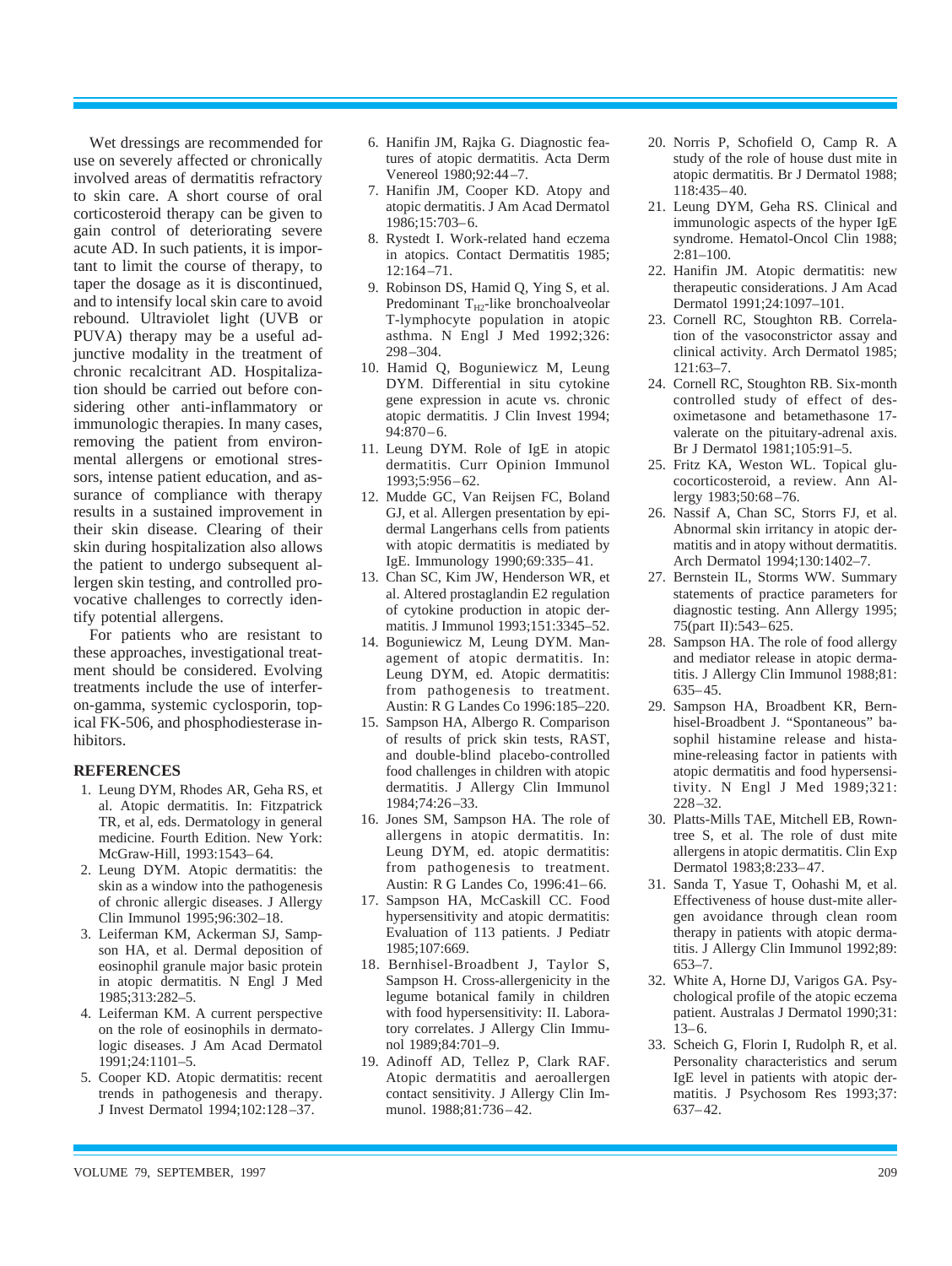- 34. Noren P, Melin L. The effect of combined topical steroids and habitreversal treatment in patients with atopic dermatitis. Br J Dermatol 1989; 121:359–66.
- 35. Melin L, Frederiksen T, Noren P, et al. Behavioural treatment of scratching in patients with atopic dermatitis. Br J Dermatol 1986;115:467–74.
- 36. Horne DJ, White AE, Varigos GA. A preliminary study of psychological therapy in the management of atopic eczema. Br J Med Psychol 1989;62:  $241 - 8$ .
- 37. Haynes SN, Wilson CC, Jaffe PG, et al. Biofeedback treatment of atopic dermatitis: controlled case studies of eight cases. Biofeedback Self Regul 1979;4:195–209.
- 38. Hauser C, Prins C, Lacour M. The role of infectious agents. In: Leung DYM, ed. Atopic dermatitis: from pathogenesis to treatment. Austin: R G Landes Co, 1996:67–112.
- 39. Leyden J, Kligman A. The case for steroid-antibiotic combinations. Br J Dermatol 1977;96:179–87.
- 40. Lever R, Hadley K, Downey D, et al. Staphylococcal colonization in atopic dermatitis and the effect of topical mupirocin therapy. Br J Dermatol 1988;119:189–98.
- 41. Novelli VM, Atherton DJ, Marshall WC. Eczema herpeticum. Clinical and laboratory features. Clin Pediatr 1988; 27:231–3.
- 42. Bork K, Brauninger W. Increasing incidence of eczema herpeticum: analysis of seventy-five cases. J Am Acad Dermatol 1988;19:1024–9.
- 43. Nordvall SL, Johansson S. IgE antibodies to Pityrosporum orbiculare in children with atopic diseases. Acta Paediatr Scand 1990;79:343–8.
- 44. Kieffer M, Bergbrant IM, Faergemann J, et al. Immune reactions to Pityrosporum ovale in adult patients with atopic and seborrheic dermatitis. J Am Acad Dermatol 1990;22:739–42.
- 45. Broberg A, Faergemann J, Johansson S, et al. Pityrosporum ovale and atopic dermatitis in children and young adults. Acta Derm Venereol 1992;72: 187–92.
- 46. Wilson BB, Deuell B, Mills TA. Atopic dermatitis associated with dermatophyte infection and Trichophyton hypersensitivity. Cutis 1993;51:191-2.
- 47. Clemmensen OJ, Hjorth N. Treatment of dermatitis of the head and neck with ketoconazole in patients with type I

hypersensitivity for Pityrosporum orbiculare. Semin Dermatol 1983;2: 26–9.

- 48. Krause L, Shuster S. Mechanism of action of antipruritic drugs. Br Med J 1983;287:1199–200.
- 49. Doherty V, Sylvester DGH, Kennedy CTC, et al. Treatment of itching in atopic eczema with antihistamines with a low sedative profile. Br Med J 1989;298:96.
- 50. Berth-Jones J, Graham-Brown RAC. Failure of terfenadine in relieving the pruritus of atopic dermatitis. Br J Dermatol 1989;121:635–7.
- 51. Langeland T, Fagertun HE, Larsen S. Therapeutic effect of loratadine on pruritus in patients with atopic dermatitis. A multi-crossover-designed study. Allergy 1994;49:22–6.
- 52. Hannuksela M, Kalimo K, Lammintausta K, et al. Dose ranging study: cetirizine in the treatment of atopic dermatitis. Ann Allergy 1993;70: 127–33.
- 53. Drake LA, Fallon JD, Sober A, et al. Relief of pruritus in patients with atopic dermatitis after treatment with topical doxepin cream. J Am Acad Dermatol 1994;31:613–6.
- 54. Shelley WB, Shelley ED, Talanin NY. Self-potentiating allergic contact dermatitis caused by doxepin hydrochloride cream. J Am Acad Dermatol 1996;34:143–4.
- 55. Nicol NH. Atopic dermatitis: the (wet) wrap-up. Am J Nurs 1987;87:1560–3.
- 56. Morison WL. Phototherapy and photochemotherapy. Adv Dermatol 1992;7: 255–70.
- 57. George SA, Bilsland DJ, Johnson BE, et al. Narrow band (TL-01) UVB air conditioned phototherapy for chronic severe adult atopic dermatitis. Br J Dermatol 1993;128:49–56.
- 58. Midelfart K, Stenvold SE. Voloden G. Combined UVB and UVA phototherapy of atopic eczema. Dermatologica 1985;171:95–8.
- 59. Krutmann J, Czech W, Giepgen T, et al. High-dose UVA1 therapy in the treatment of patients with atopic dermatitis. J Am Acad Dermatol 1992;26: 225–30.
- 60. Krutmann J, Schopf E. High-dose UVA1 phototherapy: a novel and highly effective approach for the treatment of acute exacerbation of atopic dermatitis. Acta Derm Venereol Suppl (Stockh) 1992;176:120–2.
- 61. Morison WL, Parrish JA, Fitzpatrick

TB. Oral psoralen photochemotherapy of atopic eczema. Br J Dermatol 1978; 98:25–30.

- 62. Honig B, Morison WL, Karp D. Photochemotherapy beyond psoriasis. J Am Acad Dermatol 1994;31:775–90.
- 63. Stern RS, Lange Members of the Photochemotherapy Follow-up Study. Non-melanoma skin cancer occuring in patients treated with PUVA five to ten years after first treatment. J Invest Dermatol 1988;91:120–4.
- 64. Fuenmayer M, DiPrisco MC, Champion RH. Specific hyposensitization in atopic dermatitis. Br J Dermatol 1979; 101:697–700.
- 65. Glover MT, Atherton DJ. A doubleblind controlled trial of hyposensitization to Dermatophagoides pteronyssinus in children with atopic eczema. Clin Exp Allergy 1992;22:440–6.
- 66. Kaufman HS, Roth HL. Hyposensitization with alum precipitated extracts in atopic dermatitis: a placebo-controlled study. Ann Allergy 1974;32: 321–30.
- 67. Zachariae H, Cramers M, Herlin T, et al. Non-specific immunotherapy and specific hyposensitization in severe atopic dermatitis. Acta Derm Venereol Suppl (Stockh) 1985;114:48–54.
- 68. Jacquemin MG, Machiels JJ, Lebrun PM, et al. Successful treatment of atopic dermatitis with complexes of allergen and specific antibodies. Lancet 1990;335:1468–9.
- 69. Taylor RB, Tite JP. Immunoregulatory effects of covalent antigen-antibody complexes. Nature 1979;281:488–90.
- 70. Leroy BP, Boden G, Lachapelle JM, et al. A novel therapy for atopic dermatitis with allergen-antibody complexes: a double-blind, placebo-controlled study. J Am Acad Dermatol 1993;28: 232–9.
- 71. Leroy BP, Jacquemin MG, Lachapelle JM, et al. Allergen-sensitive atopic dermatitis is improved by injections of allergen combined with  $F(ab')2$  fragments of specific antibodies. Br J Dermatol 1995;132:599–603.
- 72. Pene J, Rousset F, Briere F, et al. IgE production by normal human lymphocytes is induced by interleukin 4 and suppressed by interferons gamma and alpha and prostaglandin E2. Proc Natl Acad Sci U S A 1988;85:6880–4.
- 73. Gajewski TF, Fitch FW. Anti-proliferative effect of IFN- $\gamma$  in immune regulation. I. IFN- $\gamma$  inhibits the proliferation of Th2 but not Th1 murine helper